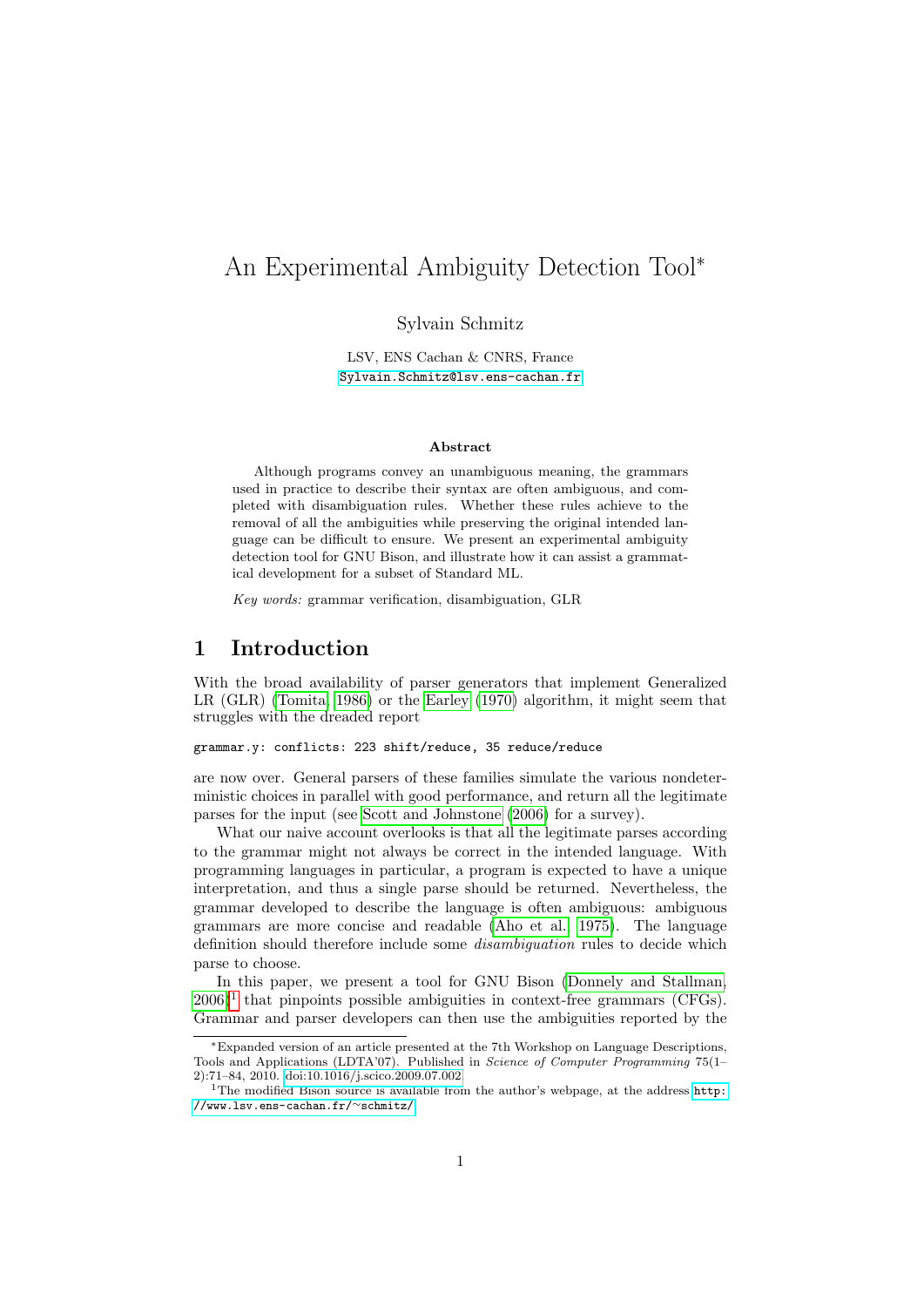tool to write disambiguation rules where they are needed. Since the problem of finding all the ambiguities in a CFG is undecidable [\(Cantor, 1962;](#page-20-1) [Chomsky](#page-21-2) and Schützenberger, 1963; [Floyd, 1962\)](#page-21-3), our tool implements a conservative algorithm [\(Schmitz, 2007\)](#page-22-0): it guarantees that no ambiguity will be overlooked, but it might return false positives as well. We attempt to motivate the use of such a tool for grammatical engineering [\(Klint et al., 2005\)](#page-22-1).

- ∙ We first describe a well-known difficult subset of the syntax of Standard ML [\(Milner et al., 1997\)](#page-22-2) (Section [2.1\)](#page-1-0) that combines a genuine ambiguity with a LR conflict requiring unbounded lookahead (Section [2.2\)](#page-2-0). A generalized parser parses correctly the corresponding Standard ML programs, but might return more than one parse (Section [2.3\)](#page-4-0).
- ∙ We detail how our tool identifies the ambiguity as such and discards the conflict (Section [3\)](#page-6-0) before succinctly presenting the algorithm we employ.
- ∙ We put our technique to the test and compare it experimentally with other conservative ambiguity methods (Section [4\)](#page-10-0).
- ∙ Finally, we examine the shortcomings of the tool and provide some leads for its improvement (Section [5\)](#page-18-0).

## <span id="page-1-2"></span>2 A Difficult Syntactic Issue

In this section, we consider a subset of the grammar of Standard ML, and use it to illustrate some of the difficulties encountered with classical LALR(1) parser generators in the tradition of YACC [\(Johnson, 1975\)](#page-21-4). Unlike the grammars sometimes provided in other programming language references, the grammar defined by [Milner et al.](#page-22-2) [\(1997,](#page-22-2) Appendix B) is not put in LALR(1) form. In fact, it clearly values simplicity over ease of implementation, and includes highly ambiguous rules like  $\langle dec \rangle \rightarrow \langle dec \rangle \langle dec \rangle$ .

### <span id="page-1-0"></span>2.1 Case Expressions in Standard ML

[Kahrs](#page-21-5) [\(1993\)](#page-21-5) describes a situation in the Standard ML syntax where an unbounded lookahead is needed by a deterministic parser in order to correctly parse certain strings. The issue arises with alternatives in function value binding and case expressions. A small set of grammar rules from the language specification that illustrates the issue is given in Figure [1.](#page-2-1)

The rules describe Standard ML declarations  $\langle dec \rangle$  for functions, where each function name *vid* is bound, for a sequence  $\langle atpats \rangle$  of atomic patterns, to an expression  $\langle \text{expr} \rangle$  using the rule  $\langle \text{sfvalid} \rangle \rightarrow \text{vid} \langle \text{atpats} \rangle = \langle \text{exp} \rangle$ . Different function value bindings can be separated by alternation symbols "∣". Standard ML case expressions associate an expression  $\langle exp \rangle$  with a  $\langle match \rangle$ , which is a sequence of matching rules  $\langle mrule \rangle$  of form  $\langle pat \rangle \Rightarrow \langle exp \rangle$ , separated by alternation symbols "∣".

<span id="page-1-1"></span>Example 1 Using mostly these rules, the filter function of the SML/NJ Library could be written [\(Lee, 1997\)](#page-22-3) as: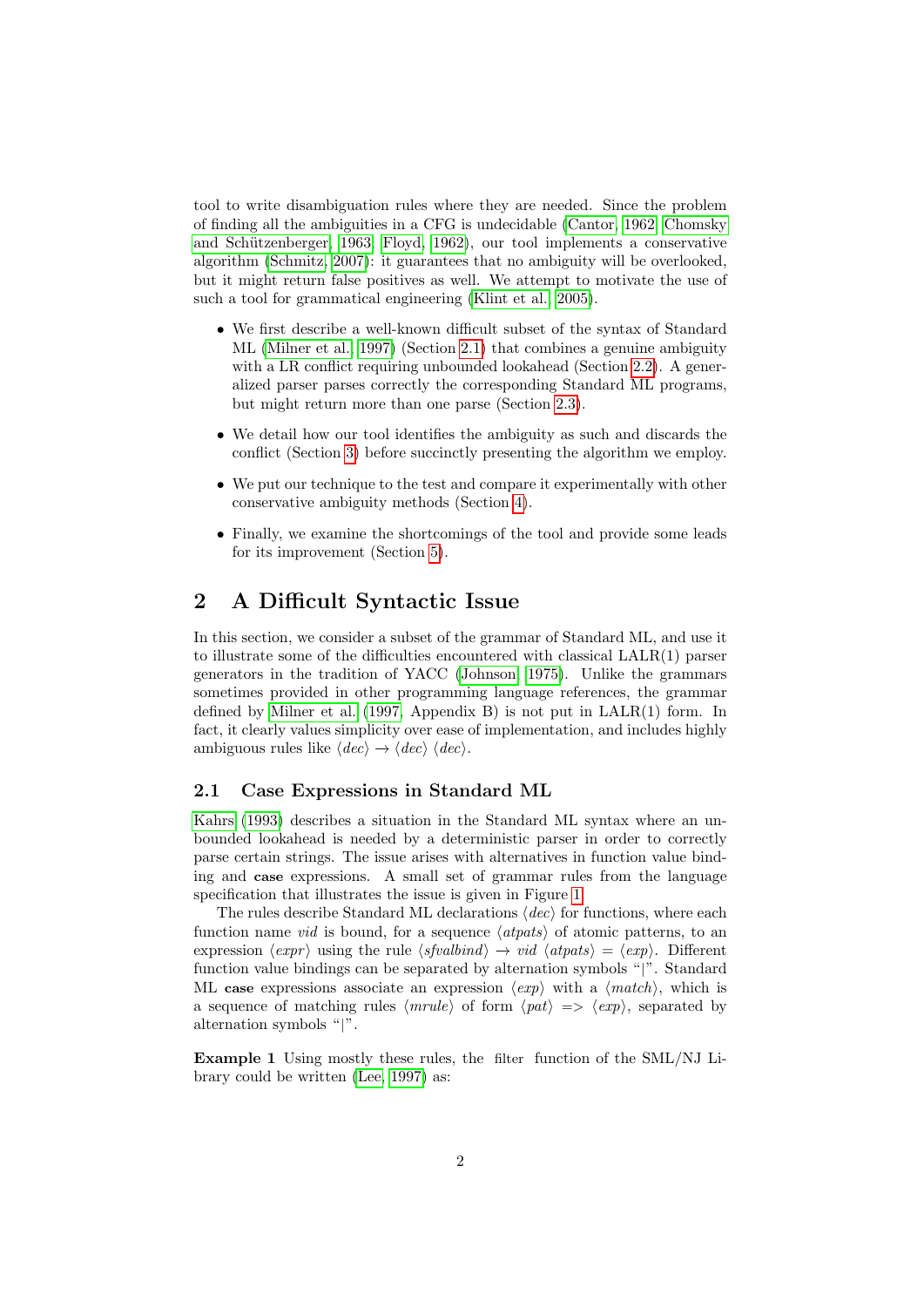```
\langle dec \rangle \rightarrow \text{fun } \langle \text{fvalbind} \rangle\langle \mathit{fvalbind} \rangle \; \rightarrow \; \; \langle \mathit{fvalbind} \rangle \; \langle \mathit{fvalbind} \rangle∣ ⟨sfvalbind⟩
\langlesfvalbind\rangle \rightarrow \text{vid } \langle \text{atpats} \rangle = \langle \text{exp} \rangle\langle atpats \rangle \rightarrow \langle atpats \rangle \langle atpats \rangle∣ ⟨atpat⟩
            \langle exp \rangle \rightarrow case \langle exp \rangle of \langle match \rangle∣ vid
      \langle \textit{match} \rangle \rightarrow \langle \textit{match} \rangle' |' \langle \textit{mrule} \rangle∣ ⟨mrule⟩
       \langle mrule \rangle \rightarrow \langle pat \rangle \Rightarrow \langle exp \rangle\langle pat \rangle \rightarrow \text{vid } \langle atpat \rangle\langle atpat \rangle \rightarrow vid
```
<span id="page-2-1"></span>Figure 1: Syntax of function value binding and case expressions in Standard ML. We translated the rules from their original extended form into BNF. We write  $\langle nonterminals \rangle$  between angle brackets and *terminals* as such, except for the terminal alternation symbol ′ ∣ ′ , quoted in order to avoid confusion with the choice meta character ∣.

```
datatype 'a option = NONE \vert SOME of 'a
fun filter pred l =let
    fun filterP (x:: r, 1) =case (pred x)
          of SOME y \equiv \text{filterP}(r, y::l)| NONE => filterP(r, 1)
        filterP([l, 1) = rev 1in
    filterP (1, []end
```
The Standard ML compilers consistently reject this correct input, often pinpointing the error at the equal sign in "∣ filterP ([], 1) = rev l". Let us investigate why they behave this way.

## <span id="page-2-0"></span>2.2 The Conflict

We implemented our set of grammar rules in GNU Bison [\(Donnely and Stallman,](#page-21-1)  $2006$ , and the result of a run in  $\text{LALR}(1)$  mode is a single shift/reduce conflict, a nondeterministic choice between two parsing actions:

```
state 20
   6 exp: "case" exp "of" match .
   8 match: match . '|' mrule
   '|' shift, and go to state 24
   '|' [reduce using rule 6 (exp)]
```
The conflict has to be solved in two different places with the program of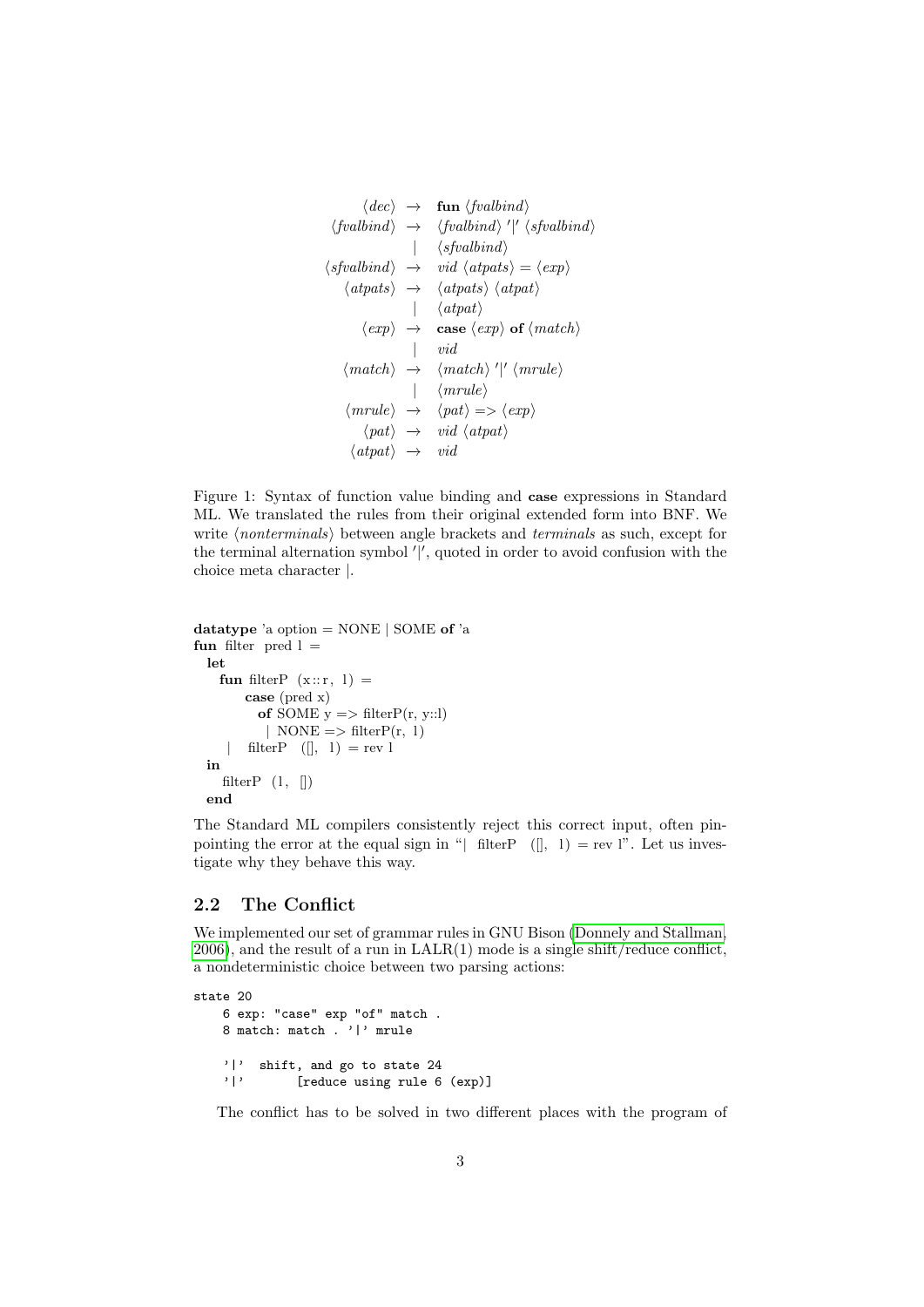<span id="page-3-4"></span><span id="page-3-3"></span><span id="page-3-2"></span>

<span id="page-3-1"></span><span id="page-3-0"></span>Figure 2: Partial parse trees corresponding to the two occurrences of the conflict in Example [1.](#page-1-1)

Example [1,](#page-1-1) corresponding to the two different occurrences of the alternation symbol "∣".

If we choose arbitrarily one of the actions—shift or reduce—over the other, we obtain the parses drawn in Figure [2.](#page-3-0) The shift action is chosen by default by Bison, and ends on a parse error when seeing the equal sign where a double arrow was expected, exactly where the Standard ML compilers report an error (Figure [2d\)](#page-3-1).

We could make the correct decision if we had more information at our disposal. The "=" sign in the lookahead string "| filterP  $($ [], 1) = rev l" indicates that the alternative is at the topmost function value binding  $\langle \text{fvalbind} \rangle$  level, and not at the "case" level, or it would be a " $\equiv$ >" sign. But the sign can be arbitrarily far away in the lookahead string: an atomic pattern  $\langle atpat \rangle$  can derive a sequence of tokens of unbounded length. The conflict requires an unbounded lookahead.

<span id="page-3-5"></span>Example 2 The issue is made further complicated by the presence of a dangling ambiguity:

#### case a of  $b \Rightarrow$  case b of  $c \Rightarrow c \mid d \Rightarrow d$

In this expression, should the dangling " $d \Rightarrow d$ " matching rule be attached to "case b" or to "case a"? The Standard ML definition indicates that the matching rule should be attached to "case b". In this case, the shift should be chosen rather than the reduction, which explains the choice made by developers of the various Standard ML parsers.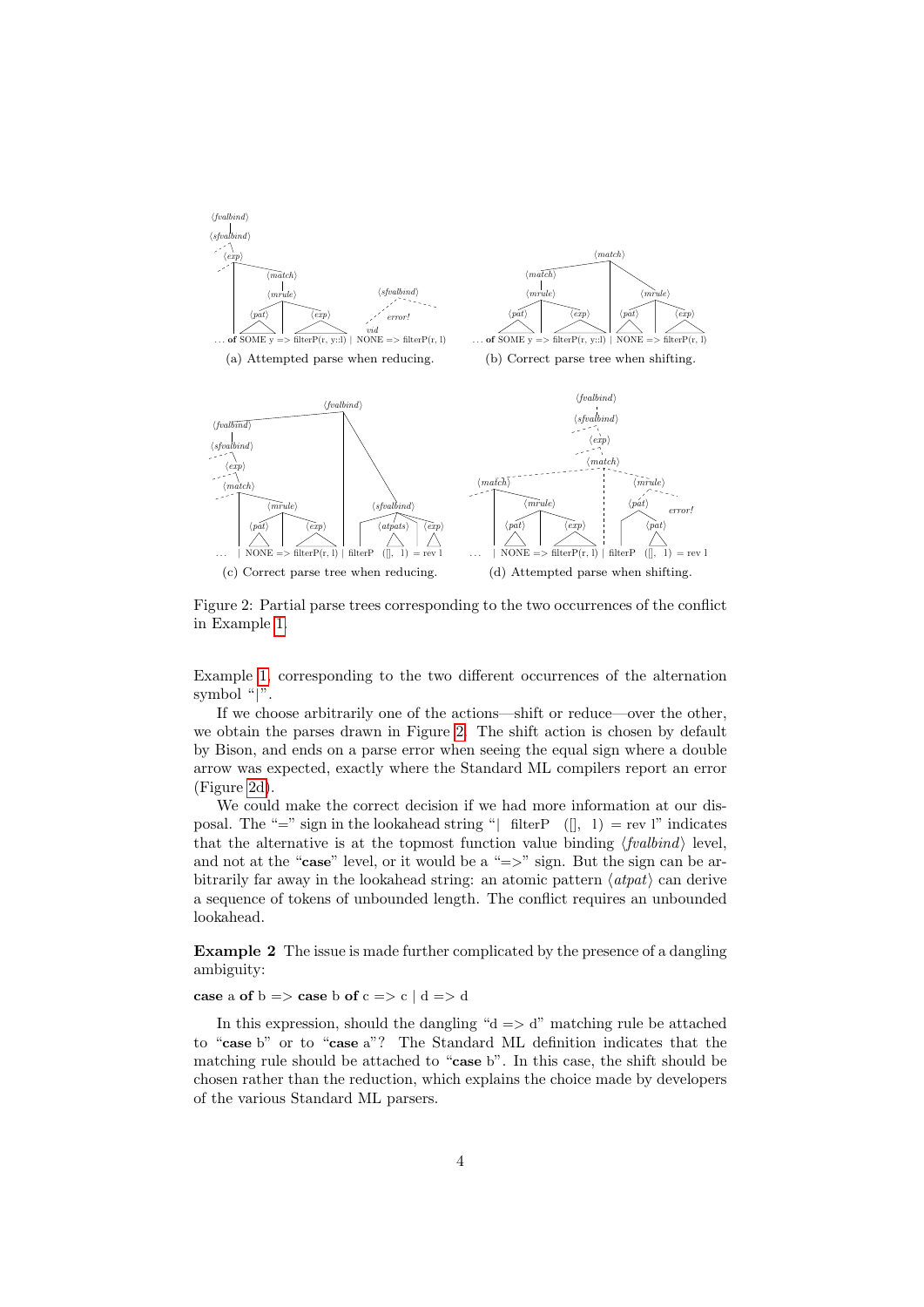This issue in the syntax of Standard ML is one of its few major defects according to a survey by [Rossberg](#page-22-4) [\(2006\)](#page-22-4):

[Parsing] this would either require horrendous grammar transformations, backtracking, or some nasty and expensive lexer hack.

Fortunately, the detailed analysis of the conflict we conducted, as well as the ugly or expensive solutions mentioned by Rossberg, are not necessary with a general parser.[2](#page-4-1)

## <span id="page-4-0"></span>2.3 General Parsing

A general parser returns all the possible parses for the provided input, and as such discards the incorrect parses of Figures [2a](#page-3-2) and [2d](#page-3-1) and only returns the correct ones of Figures [2b](#page-3-3) and [2c.](#page-3-4) In particular, a generalized LALR(1) parser explores the two possibilities of the conflict, until it reaches the "=>" or "=" sign, at which point the incorrect partial parses of Figures [2a](#page-3-2) and [2d](#page-3-1) fail.

Our tool tackles an issue that appeared with the recent popularity of general algorithms for programming languages parsers. The user does not know a priori whether the conflict reported by Bison in the  $\text{LALR}(1)$  automaton is caused by an ambiguity or by an insufficient lookahead length. A casual investigation of its source might only reveal the unbounded lookahead aspect of the conflict as with Example [1,](#page-1-1) and overlook the ambiguity triggered by embedded case expressions like the one of Example [2.](#page-3-5) The result might be a collection of parse trees—a parse forest—where a single parse tree was expected, hampering the reliability of the computations that follow the parsing phase.

Two notions pertain to the current use of parse forests in parsing tools.

- ∙ The sharing of common subtrees bounds the forest space complexity by a polynomial function of the input length [\(Billot and Lang, 1989\)](#page-20-2). Figure [3](#page-5-0) shows a shared forest for our ambiguity, with a topmost  $\langle match \rangle$  node that merges the two alternative interpretations of the input of Example [2.](#page-3-5)
- ∙ [Klint and Visser](#page-21-6) [\(1994\)](#page-21-6) developed the general notion of disambiguation filters that reject some of the trees of the parse forest, with the hope of ending the selection process with a single tree. Such a mechanism is implemented in one form or in another in many GLR tools, including SDF [\(van den Brand et al., 2002\)](#page-23-2), Elkhound [\(McPeak and Necula, 2004\)](#page-22-5), and Bison [\(Donnely and Stallman, 2006\)](#page-21-1).

## 2.3.1 Merge Functions

Unexpected ambiguities are acute with GLR parsers that compute semantic attributes as they reduce partial trees. The GLR implementations of GNU Bison [\(Donnely and Stallman, 2006\)](#page-21-1) and of Elkhound [\(McPeak and Necula,](#page-22-5) [2004\)](#page-22-5) are in this situation. Attribute values are synthesized for each parse tree node, and in a situation like the one depicted in Figure [3,](#page-5-0) the values obtained

<span id="page-4-1"></span> $2$ Some deterministic parsing algorithms—LR-Regular (Čulik and Cohen, 1973; [Baker, 1981;](#page-20-3) [Boullier, 1984\)](#page-20-4), noncanonical [\(Szymanski and Williams, 1976;](#page-23-3) [Tai, 1979;](#page-23-4) [Schmitz, 2006\)](#page-22-6), or LL-Regular [\(Poplawski, 1979;](#page-22-7) [Parr, 2007\)](#page-22-8)—albeit perhaps less known, are able to exploit unbounded lookahead lengths. Our ambiguity detection algorithm employs similar principles.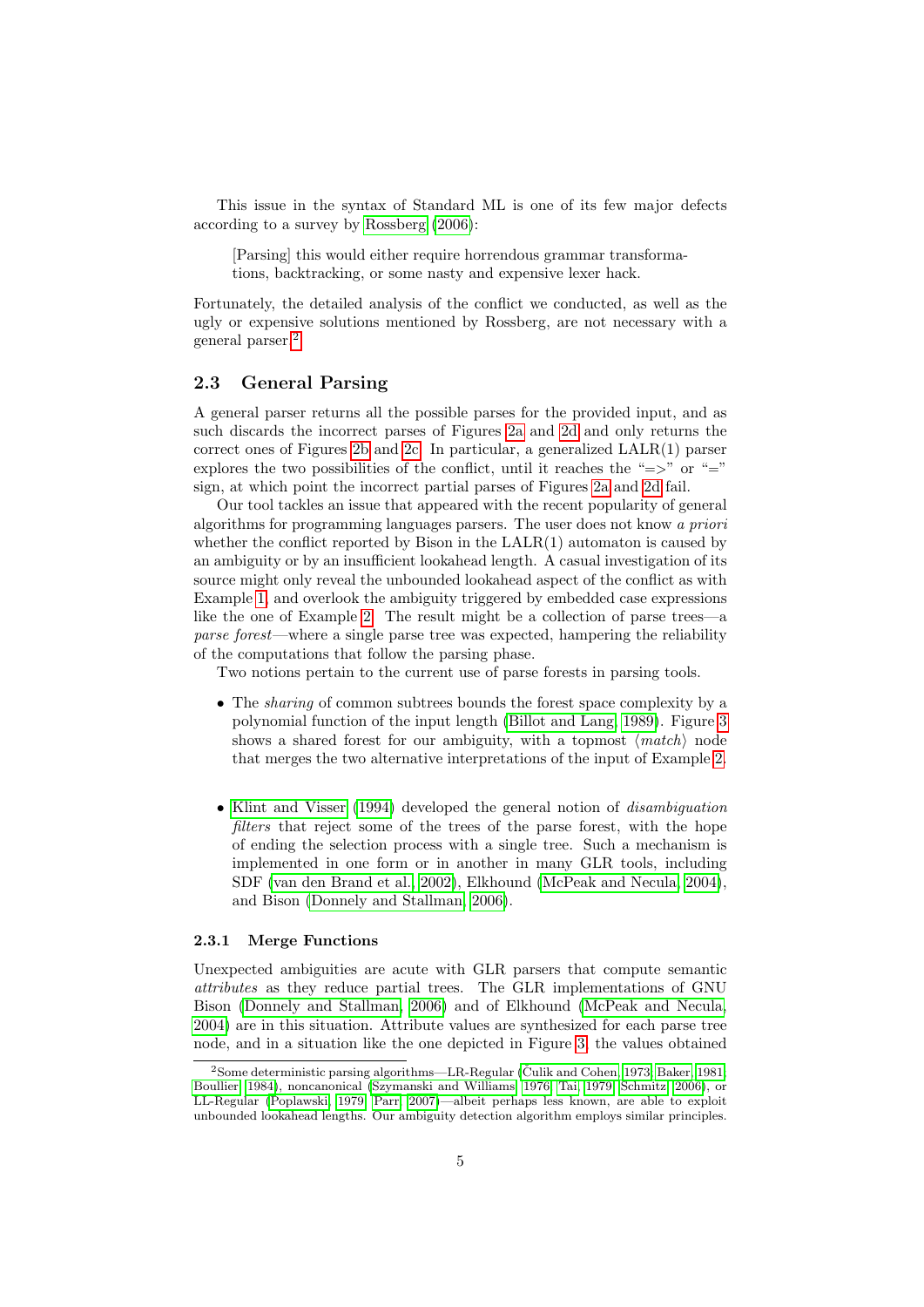

Figure 3: The shared parse forest for the input of Example [2.](#page-3-5)

<span id="page-5-0"></span>

<span id="page-5-2"></span>Figure 4: The shared parse forest for the input of Example [3.](#page-5-1)

for the two alternatives of a shared node have to be merged into a single value for the shared node as a whole. The user of these tools should thus provide a merge function that returns the value of the shared node from the attributes of its competing alternatives.

Failure to provide a merge function where it is needed forces the parser to choose arbitrarily between the possibilities, which is highly unsafe. Another line of action is to abort parsing with a message exhibiting the ambiguity; this can be set with an option in Elkhound, and it is the behavior of Bison.

### 2.3.2 A Detailed Knowledge of Ambiguities

<span id="page-5-1"></span>Example 3 Let us suppose that the user has encountered the ambiguity of Example [2,](#page-3-5) and is using a disambiguation filter (in the form of a merge function in Bison or Elkhound) that discards the dotted alternative of Figure [3,](#page-5-0) leaving only the correct parse according to the Standard ML definition. A simple way to achieve this is to check whether we are reducing using rule  $\langle match \rangle \rightarrow \langle match \rangle'$   $\langle marble \rangle$  or with rule  $\langle match \rangle \rightarrow \langle mrule \rangle$ . Filters of this variety are quite common, and are given a specific dprec directive in Bison, also corresponding to the prefer and avoid filters in SDF2 [\(van den Brand et al.,](#page-23-2) [2002\)](#page-23-2).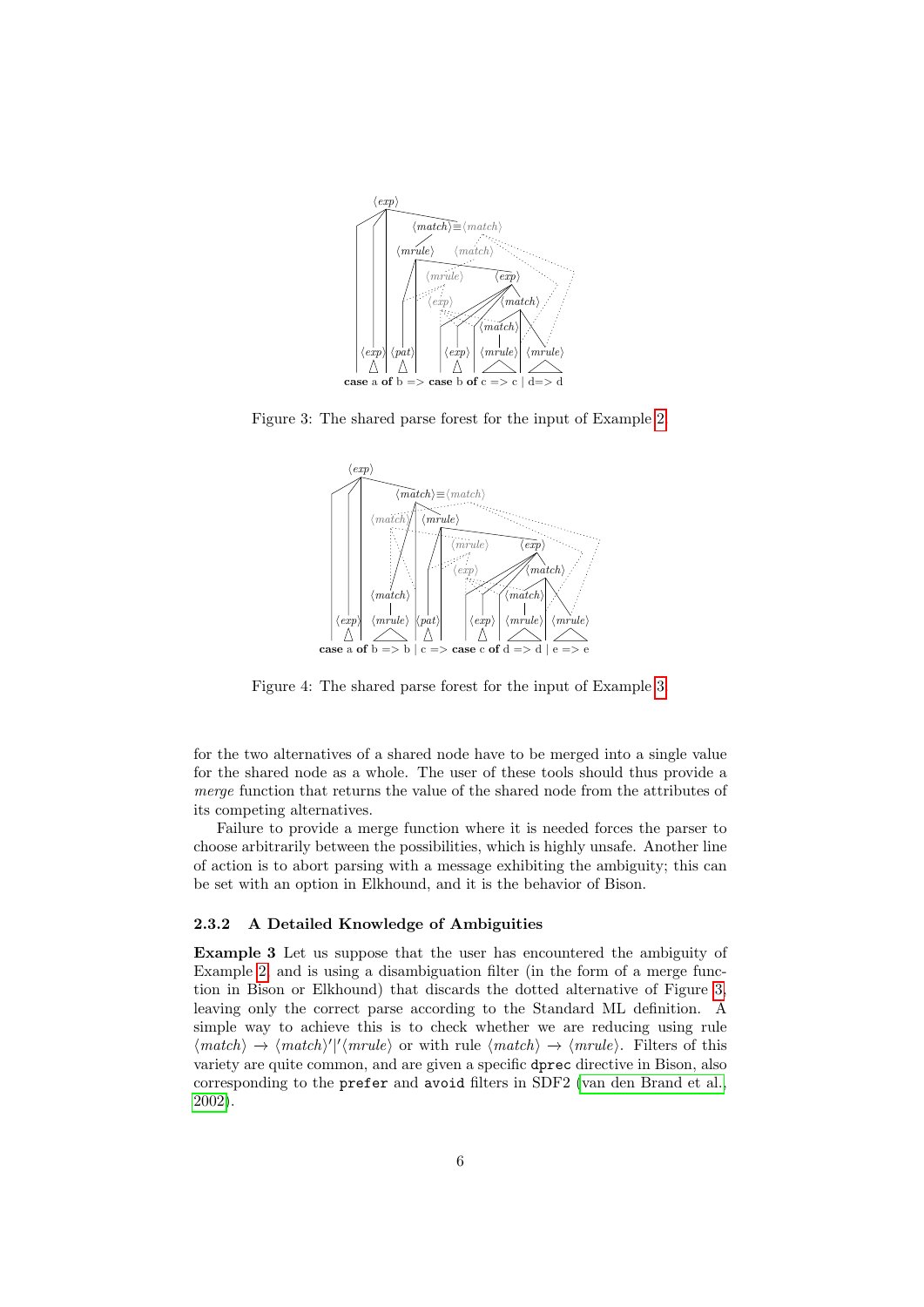

<span id="page-6-1"></span>Figure 5: Two equivalent positions under the  $LR(0)$  item approximation, corresponding to the single item  $[\langle$ sfvalbind $\rangle \rightarrow \nu id \langle$ atpats $\rangle \bullet = \langle exp \rangle]$ .

The above solution is unfortunately unable to deal with yet another form of ambiguity with  $\langle match \rangle$ , namely the ambiguity encountered with the input:

case a of  $b \Rightarrow b \mid c \Rightarrow$  case c of  $d \Rightarrow d \mid e \Rightarrow e$ 

Indeed, with this input, the two shared  $\langle match \rangle$  nodes are obtained through reductions using the same rule  $\langle match \rangle \rightarrow \langle match \rangle'$  $\langle \langle much \rangle$ , as can be seen in Figure [4.](#page-5-2) Had we trusted our filter to handle all the ambiguities, we would be running our parser under a sword of Damocles.

This last example shows that a precise knowledge of the ambiguous cases is needed for the development of a reliable GLR parser. While the problem of detecting ambiguities is undecidable, conservative answers could point developers in the right direction.

## <span id="page-6-0"></span>3 Detecting Ambiguities

Our tool is implemented in C as a new option in GNU Bison that triggers an ambiguity detection computation instead of the parser generation. The output of this verification on our subset of the Standard ML grammar reports two pairs of positions in the grammar that exhibit potential ambiguities:

```
2 potential ambiguities with LR(0) precision detected:
     (match \rightarrow mrule . , match \rightarrow match . '|' mrule )
     (match \rightarrow match . '|' mrule , match \rightarrow match '|' mrule . )
```
From this ambiguity report, two things can be noted: that user-friendliness is not a strong point of the tool in its current form, and that the two detected ambiguities correspond to the two ambiguities of Examples [2](#page-3-5) and [3.](#page-5-1) Furthermore, the reported ambiguities do not mention anything visibly related to the difficult conflict of Example [1.](#page-1-1)

## 3.1 Overview

Our ambiguity checking algorithm attempts to find ambiguities as two different parse trees describing the same sentence. Of course, there is in general an infinite number of parse trees with an infinite number of derived sentences, and we make therefore some approximations when visiting the trees.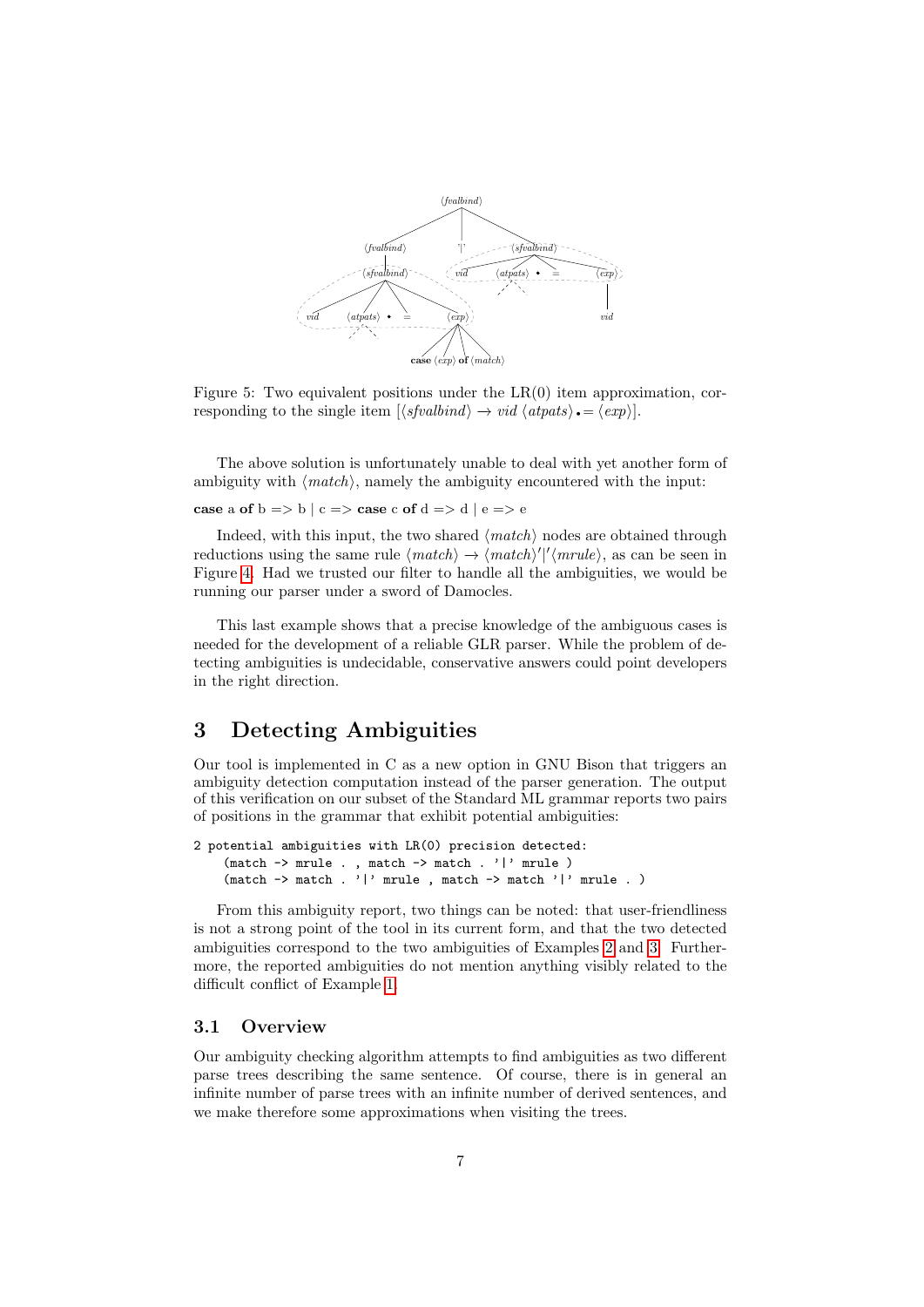We consider here approximations based on  $LR(0)$  items: a dot in a grammar production  $A \to \alpha \cdot \beta$  can also be seen as a position in an elementary tree—a<br>tree of height one—with root A and leaves labeled by  $\alpha\beta$ . When moving from production  $A \to \alpha \cdot \beta$  can also be seen as a position in an elementary tree—a item to item, we are also moving inside all the syntax trees that contain the corresponding elementary trees. The  $LR(0)$  item approximation is such that positions represented by the same item are considered as identical regardless of their actual context; Figure [5](#page-6-1) presents two such equivalent positions in a derivation tree. We call this equivalence relation item $_0$ .

In order to find potential ambiguities modulo our approximation, we further need to walk through the derivation trees. With  $LR(0)$  items, this means that we can move inside a dotted production without any loss of precision, but that upwards moves are performed regardless of any context. These eligible single moves from item to item are in fact the transitions in a *nondeterministic*  $LR(0)$ *automaton* (thereafter called  $LR(0)$  NFA). All the moves from item to item that we describe in the following can be checked on the trees of Figures [2](#page-3-0) and [3.](#page-5-0)

Since we want to find two different trees, we work with pairs of concurrent items, starting from a pair  $(S \to \text{·} \langle dec \rangle \text{ } \text{\$}$ ,  $S \to \text{·} \langle dec \rangle \text{ } \text{\$}$ ) at the beginning of all trees, and ending on a pair  $(S \to \langle dec \rangle \text{ } \text{\$}$ ,  $S \to \langle dec \rangle \text{ } \text{\$}$ . Between items, starting from a pair  $(S \to \cdot \langle dec \rangle \$ ,  $S \to \cdot \langle dec \rangle \$  at the beginning of all trees, and ending on a pair  $(S \to \langle dec \rangle \$ <sup>6</sup>•,  $S \to \langle dec \rangle \$ <sup>6</sup>•). Between these, we pair items that could be reached upon reading a common prefix of a sentential form, hence following trees that derive the same sentence modulo our approximations.

The notion of equivalence of positions in derivation trees is the basis for a framework for context-free grammar approximations, which generalizes more complex constructions, like the item<sub>Π</sub> equivalence of LR-Regular parsers [\(Culik](#page-21-7) [and Cohen, 1973;](#page-21-7) [Heilbrunner, 1983\)](#page-21-8). The LR(0) NFA is a special case of a more general position automaton that abstracts left-to-right walks inside the grammar trees. Our algorithm in its full generality guarantees that all ambiguities are caught for any such position automaton [\(Schmitz, 2007\)](#page-22-0).

## 3.2 Example Run

We present here our algorithm with  $LR(0)$  items on the relevant portion of our grammar. Let us start with the pair of items reported as being in conflict by Bison; just like Bison, our algorithm has found out that the two positions might be reached by reading a common prefix from the beginning of the input:

$$
(\langle match \rangle \rightarrow \langle match \rangle \cdot \langle \vert \langle marble \rangle, \langle exp \rangle \rightarrow case \langle exp \rangle \text{ of } \langle match \rangle \cdot)
$$
 (A)

Unlike Bison, when confronted with a conflict, the algorithm attempts to see whether we can keep reading the same sentence until we reach the end of the input. Since we are at the extreme right of the elementary tree for rule  $\langle exp \rangle \rightarrow$ case  $\langle exp \rangle$  of  $\langle match \rangle$ , we are also to the immediate right of the nonterminal  $\langle exp \rangle$  in some rule right part. Our algorithm explores all the possibilities, thus yielding the three pairs:

$$
(\langle match \rangle \rightarrow \langle match \rangle \cdot \langle \langle mrule \rangle, \langle mrule \rangle \rightarrow \langle pat \rangle = \langle exp \rangle \cdot )
$$
 (A.1)

$$
(\langle match \rangle \rightarrow \langle match \rangle \cdot )' \langle mrule \rangle, \langle exp \rangle \rightarrow case \langle exp \rangle \cdot of \langle match \rangle) \quad (A.2)
$$

$$
(\langle match \rangle \rightarrow \langle match \rangle \cdot )' \langle mrule \rangle, \langle symbol \rangle \rightarrow vid \langle atpats \rangle = \langle exp \rangle \cdot )
$$

<span id="page-7-2"></span><span id="page-7-1"></span><span id="page-7-0"></span>(A.3)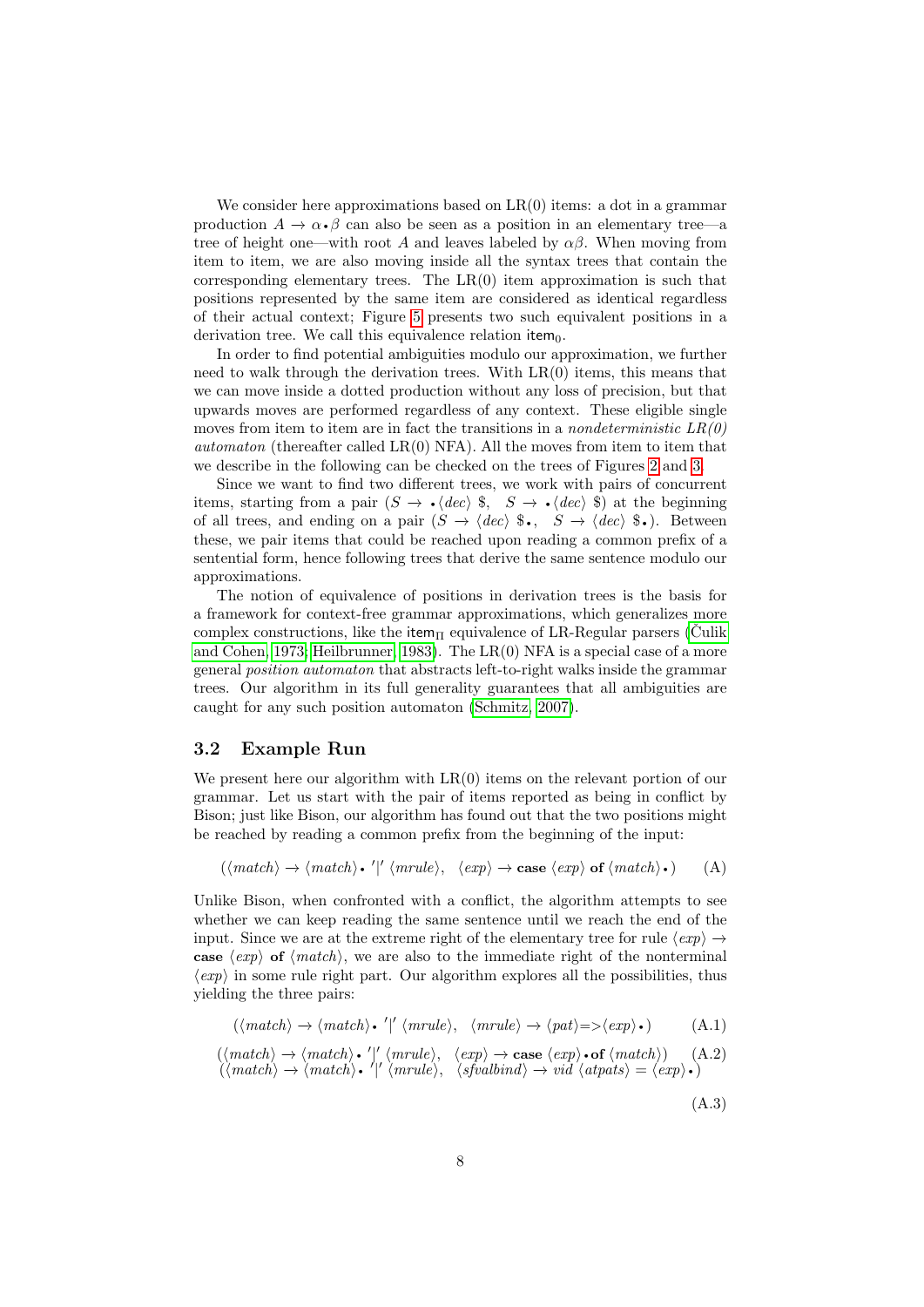Applying the same idea to the conflicting pair [\(A.1\)](#page-7-0), we should explore all the items with the dot to the right of ⟨mrule⟩.

$$
(\langle match \rangle \rightarrow \langle match \rangle \cdot \langle \langle marble \rangle, \langle match \rangle \rightarrow \langle mrule \rangle \cdot) \tag{A.1.1}
$$

$$
(\langle match \rangle \rightarrow \langle match \rangle \cdot \langle \vert \langle \rangle \langle \rangle, \langle match \rangle \rightarrow \langle match \rangle \langle \vert \langle \rangle \langle \rangle)
$$
 (A.1.2)

At this point, we find  $[\langle match \rangle \rightarrow \langle match \rangle \cdot \langle \rangle'$   $\langle mrule \rangle]$ , our competing item, among the items with the dot to the right of  $\langle match \rangle$ : from our approximations,  $\langle \text{r} \rangle$  (*mrule*), our competing item, the strings we can expect to the right of the items in the pairs [\(A.1.1\)](#page-8-0) and [\(A.1.2\)](#page-8-1) are the same, and we report the pairs as potential ambiguities.

Our ambiguity detection is not over yet: from [\(A.3\)](#page-7-1), we can also reach (showing only the relevant possibilities):

$$
(\langle match \rangle \rightarrow \langle match \rangle \cdot \langle ' |' \langle mrule \rangle, \langle fvalbind \rangle \rightarrow \langle sfvalbind \rangle \cdot )
$$
 (A.3.1)  

$$
(\langle match \rangle \rightarrow \langle match \rangle \cdot \langle ' |' \langle mrule \rangle, \langle fvalbind \rangle \rightarrow \langle fvalbind \rangle \cdot \langle ' |' \langle sfvalbind \rangle )
$$

<span id="page-8-6"></span><span id="page-8-5"></span><span id="page-8-4"></span><span id="page-8-3"></span><span id="page-8-2"></span><span id="page-8-1"></span><span id="page-8-0"></span> $(A.3.1.1)$ 

In this last pair, the dot is to the left of the same symbol, meaning that the following item pair might also be reached by reading the same string from the beginning of the input:

$$
(\langle match \rangle \rightarrow \langle match \rangle')' \cdot \langle mrule \rangle, \langle fvalbind \rangle \rightarrow \langle fvalbind \rangle' |' \cdot \langle sfvalbind \rangle)
$$
\n(B)

Because the dot is to the immediate left of a nonterminal symbol, it is also at the beginning of all the right parts of the productions of this symbol, yielding successively:

$$
(\langle mrule \rangle \rightarrow \cdot \langle pat \rangle = > \langle exp \rangle, \quad \langle fvalbind \rangle \rightarrow \langle fvalbind \rangle' |' \cdot \langle sfvalbind \rangle)
$$
 (B.1)

$$
(\langle mrule \rangle \rightarrow \cdot \langle pat \rangle = \langle exp \rangle, \langle sfvalbind \rangle \rightarrow \cdot vid \langle atpats \rangle = \langle exp \rangle)
$$
 (B.1.1)

$$
(\langle pat \rangle \rightarrow \bullet \text{ vid } \langle atpat \rangle, \ \langle \text{sfvalbind} \rangle \rightarrow \bullet \text{ vid } \langle atpats \rangle = \langle exp \rangle)
$$
 (B.1.1.1)

$$
(\langle pat \rangle \to vid \cdot \langle atpat \rangle, \langle sfvalbind \rangle \to vid \cdot \langle atpats \rangle = \langle exp \rangle)
$$
 (C)

$$
(\langle pat \rangle \to vid \cdot \langle atpat \rangle, \langle atpats \rangle \to \cdot \langle atpat \rangle)
$$
 (C.1)

$$
(\langle pat \rangle \to vid \langle atpat \rangle \bullet, \langle atpats \rangle \to \langle atpat \rangle \bullet)
$$
 (D)

$$
(\langle mrule \rangle \to \langle pat \rangle \bullet = \rangle \langle exp \rangle, \quad \langle atpats \rangle \to \langle atpats \rangle \bullet)
$$
 (D.1)

$$
(\langle mrule \rangle \to \langle pat \rangle \bullet = \rangle \langle exp \rangle, \langle sfvalbind \rangle \to vid \langle atpats \rangle \bullet = \langle exp \rangle) \quad (D.1.1)
$$

Our exploration stops with this last item pair: its concurrent items expect different terminal symbols, and thus cannot reach the end of the input upon reading the same string. The algorithm has successfully found how to discriminate between the two possibilities in conflict in Example [1.](#page-1-1)

### 3.3 Presentation of the Algorithm

The example run presented above relates pairs of items. We call this relation the mutual accessibility relation ma, and define it as the union of several primitive relations: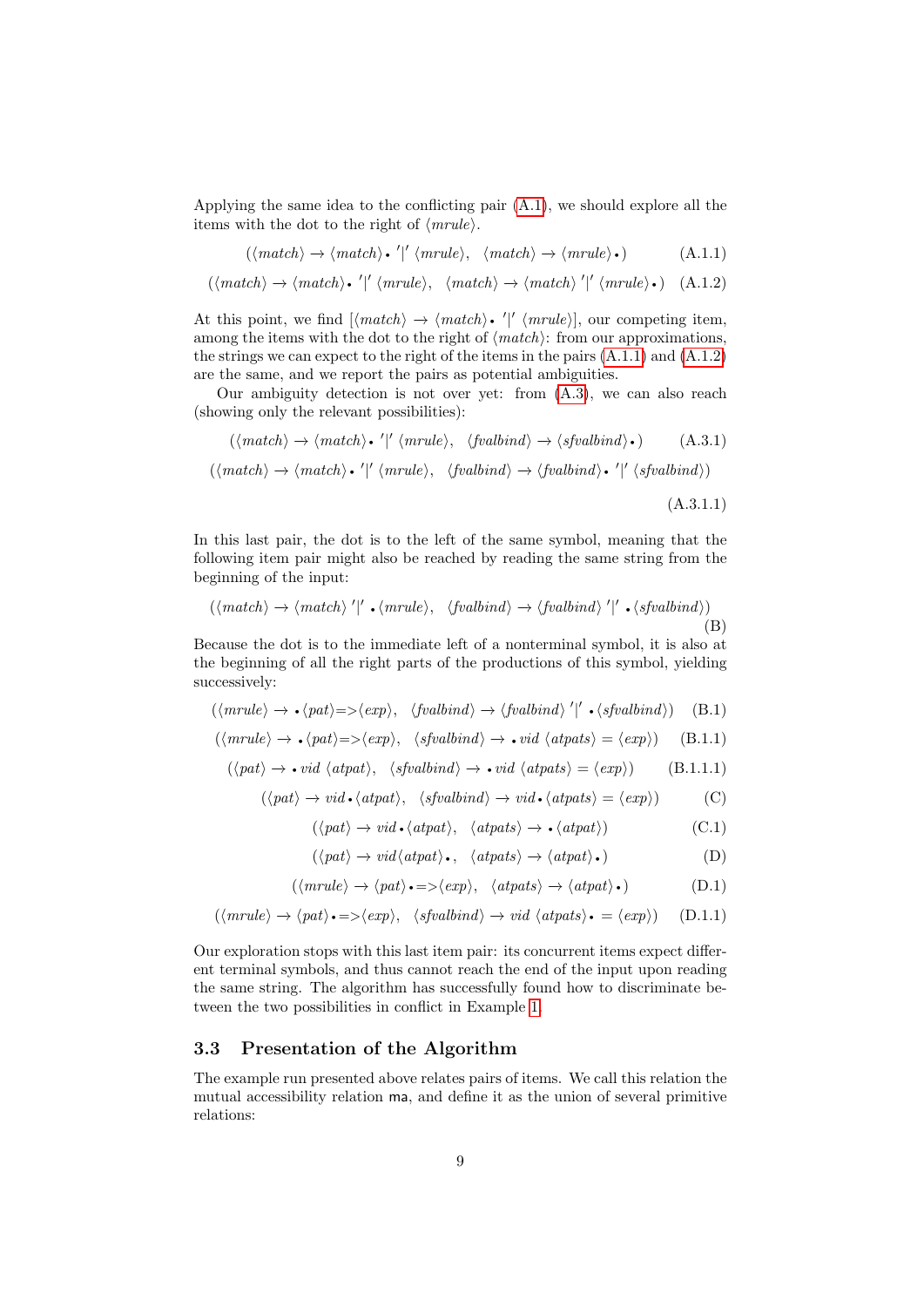- mas for terminal and nonterminal shifts, holding for instance between pairs [\(A.3.1.1\)](#page-8-2) and  $(B)$ , but also between  $(C.1)$  and  $(D)$ ,
- mae for downwards closures, holding for instance between pairs [\(B\)](#page-8-3) and [\(B.1\)](#page-8-6),
- mac for upwards closures in case of a conflict, i.e. when one of the items in the pair has its dot to the extreme right of the rule right part and the concurrent item is different from it, holding for instance between pairs [\(A.1\)](#page-7-0) and [\(A.1.1\)](#page-8-0). Formally, our notion of a conflict coincides with that of [Aho](#page-20-5) [and Ullman](#page-20-5) [\(1972,](#page-20-5) Theorem 5.9).

The algorithm thus constructs the image of the initial pair  $(S' \rightarrow S\$ ,  $S' \rightarrow$ The algorithm thus constructs the image of the initial pair  $(S' \to S\$ ,  $S' \to S\$ ) by the reflexive transitive closure ma<sup>\*</sup> of the ma relation. If at some point • S\%50 by the reflexive transitive closure ma<sup>\*</sup> of the ma relation. If at some point we reach a pair holding two copies of the same item from a pair with different items, we report an ambiguity.<sup>[3](#page-9-0)</sup> The algorithm is reminiscent of *noncanonical* parsing techniques [\(Szymanski and Williams, 1976\)](#page-23-3), and we call it the noncanonical unambiguity (NU) test.

The size of the ma relation is bounded by the square of the size of the position automaton, here the LR(0) NFA. Let  $|\mathcal{G}|$  denote the size of the context-free grammar  $\mathcal{G}$ , i.e. the sum of the length of all the rules right parts, and |P| denote the number of rules; then, in the  $LR(0)$  case, the algorithm time and space complexity are bounded by  $\mathcal{O}((|\mathcal{G}| |P|)^2)$ .

## 3.4 Implementation Details

The experimental tool currently implements the algorithm with  $LR(0)$  items, SLR(1) items—meaning that simple lookahead sets are considered for the conflict relation mac—and  $LR(1)$  items. Although the space required by  $LR(1)$ item pairs is really large, we need this level of precision in order to guarantee an improvement over the  $\text{LALR}(1)$  construction. The implementation is changed in a few details.

### 3.4.1 NFA Size Optimization

We construct a nondeterministic automaton [\(Hunt III et al., 1974;](#page-21-9) [Grune and](#page-21-10) [Jacobs, 1990\)](#page-21-10) whose states are either dotted rule items of form  $A \to \alpha \cdot \beta$ , or some nonterminal items of form  $\cdot A$  or  $A \cdot \cdot$ . For instance, a nonterminal item Jacobs, 1990) whose states are either dotted rule items of form  $A \to \alpha \cdot \beta$ , or some nonterminal items of form  $\cdot A$  or  $A \cdot \cdot$ . For instance, a nonterminal item would be used when computing the mutual accessibility of  $(A.1)$  and before reaching [\(A.1.1\)](#page-8-0):

$$
(\langle match \rangle \rightarrow \langle match \rangle \cdot \langle \vert \langle \rangle \langle \rangle, \langle \vert \langle \rangle \rangle).
$$

The size of the NFA then becomes bounded by  $\mathcal{O}(|\mathcal{G}|)$  in the LR(0) and SLR(1) case, and  $\mathcal{O}(|\mathcal{G}||T|^2)$ —where |T| is the number of terminal symbols—in the  $LR(1)$  case, and the complexity of the algorithm is thus bounded by the square of these numbers.

<span id="page-9-0"></span><sup>3</sup>Since this occurs as soon as we find a mac relation that reaches the same item twice, the mar relation and the boolean flag described in the general algorithm [\(Schmitz, 2007\)](#page-22-0) are not needed.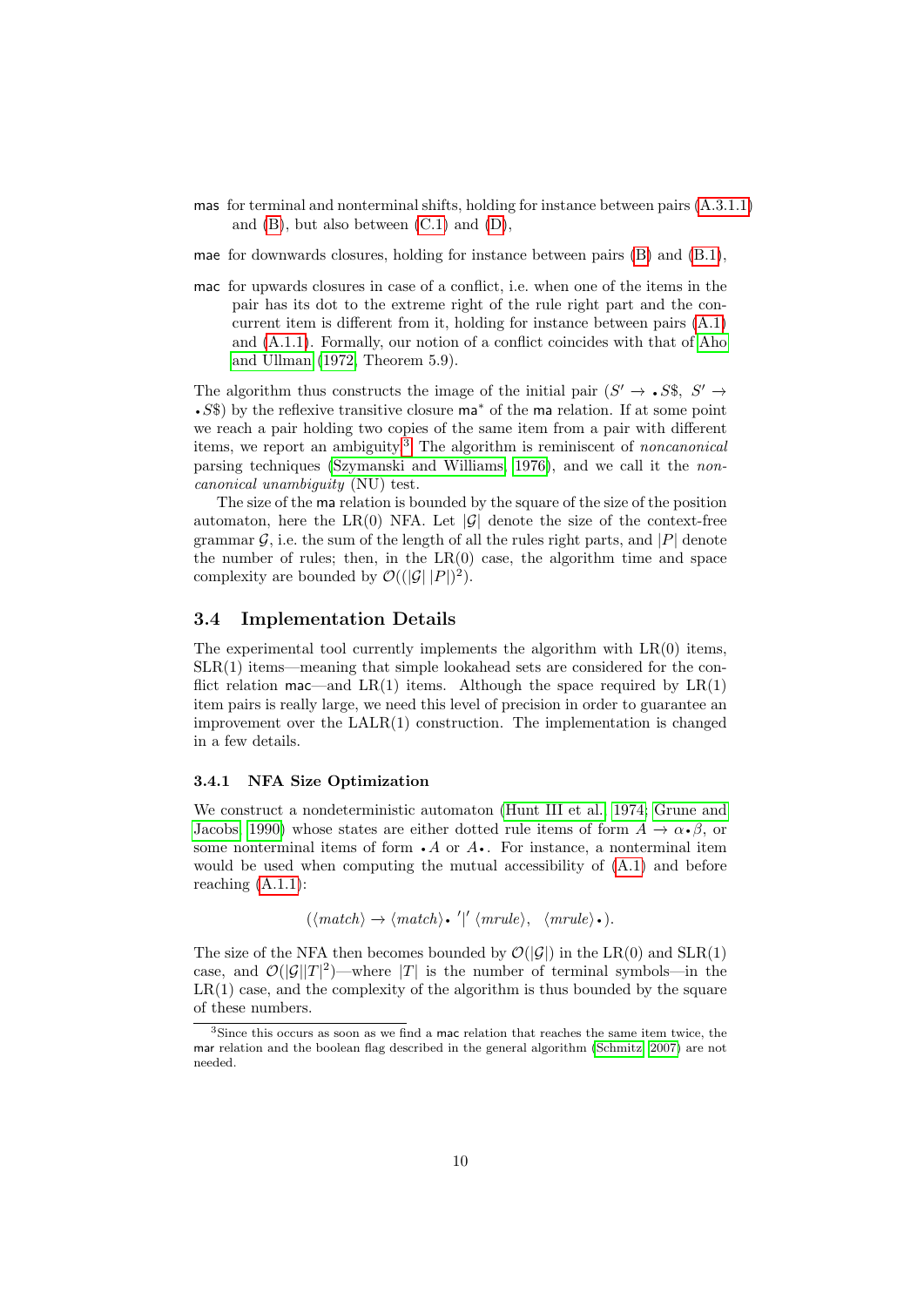#### 3.4.2 Static Disambiguation

We consider the associativity and static precedence directives [\(Aho et al., 1975\)](#page-20-0) of Bison in the conflict relation mac, and thus we do not report statically resolved ambiguities. Dynamic merge functions are a different matter, discussed in Section [5.3.](#page-19-0)

#### 3.4.3 Ordering Conflicts

We order our items pairs to avoid redundancy in reduce/reduce conflicts. In such a conflict, we can choose to follow one reduction or the other, and we might find a point of ambiguity sooner or later depending on this choice. Let us consider for instance the grammar with rules

$$
S \to aA, A \to aB \mid aa, B \to a.
$$

The conflicting positions

$$
(A \to aa \bullet, \ B \to a \bullet)
$$
 (E)

can reach through mac<sup>∗</sup>

<span id="page-10-1"></span>
$$
(A \to aa \cdot, \ A \to aB \cdot)
$$
 (E.1)

<span id="page-10-4"></span><span id="page-10-3"></span>
$$
(S \to aA \bullet, B \to a \bullet)
$$
 (E.2)

$$
(S \rightarrow aA \cdot, A \rightarrow aB \cdot)
$$
 (E.2.1)

<span id="page-10-2"></span>
$$
(S \to aA \bullet, \quad S \to aA \bullet) \tag{E.2.1.1}
$$

where the pairs  $(E.1)$  and  $(E.2.1.1)$  denote the same potential ambiguity.

The same kind of issue was met by McPeak and Necula with Elkhound [\(Mc-](#page-22-5)[Peak and Necula, 2004\)](#page-22-5), where a strict bottom-up order was enforced using an ordering on the nonterminals and the portion of the input string covered by each reduction.

We solve our issue in a similar fashion, the difference being that we do not have a finite input string at our disposal, and thus we adopt a more conservative ordering. We say that A and B are in a right corner relation, noted  $A \geq B$ , if there is a rule  $A \to \alpha B$ . Our order is then the transitive reflexive closure  $\searrow^*$  of the right corner relation. In a reduce/reduce conflict between reductions to  $A$ and B, we follow the reduction of A if  $A \not\perp^* B$  or if both  $A \rightharpoonup^* B$  and  $B \rightharpoonup^* A$ . In our small example, this disallows the exploration of the pair [\(E.2\)](#page-10-3) and thus of the remaining pairs  $(E.2.1)$  and  $(E.2.1.1)$ .

## <span id="page-10-0"></span>4 Experimental Comparisons

The choice of a conservative ambiguity detection algorithm is currently rather limited. Nevertheless, several parsing techniques define proper subsets of the unambiguous grammars, and as such can be employed as unambiguity tests. The most common of all is the LALR(1) construction, but, as argued earlier, the presence of a conflict is not very informative as far as ambiguity is concerned. We present in this section several comparisons between our algorithm and its competitors.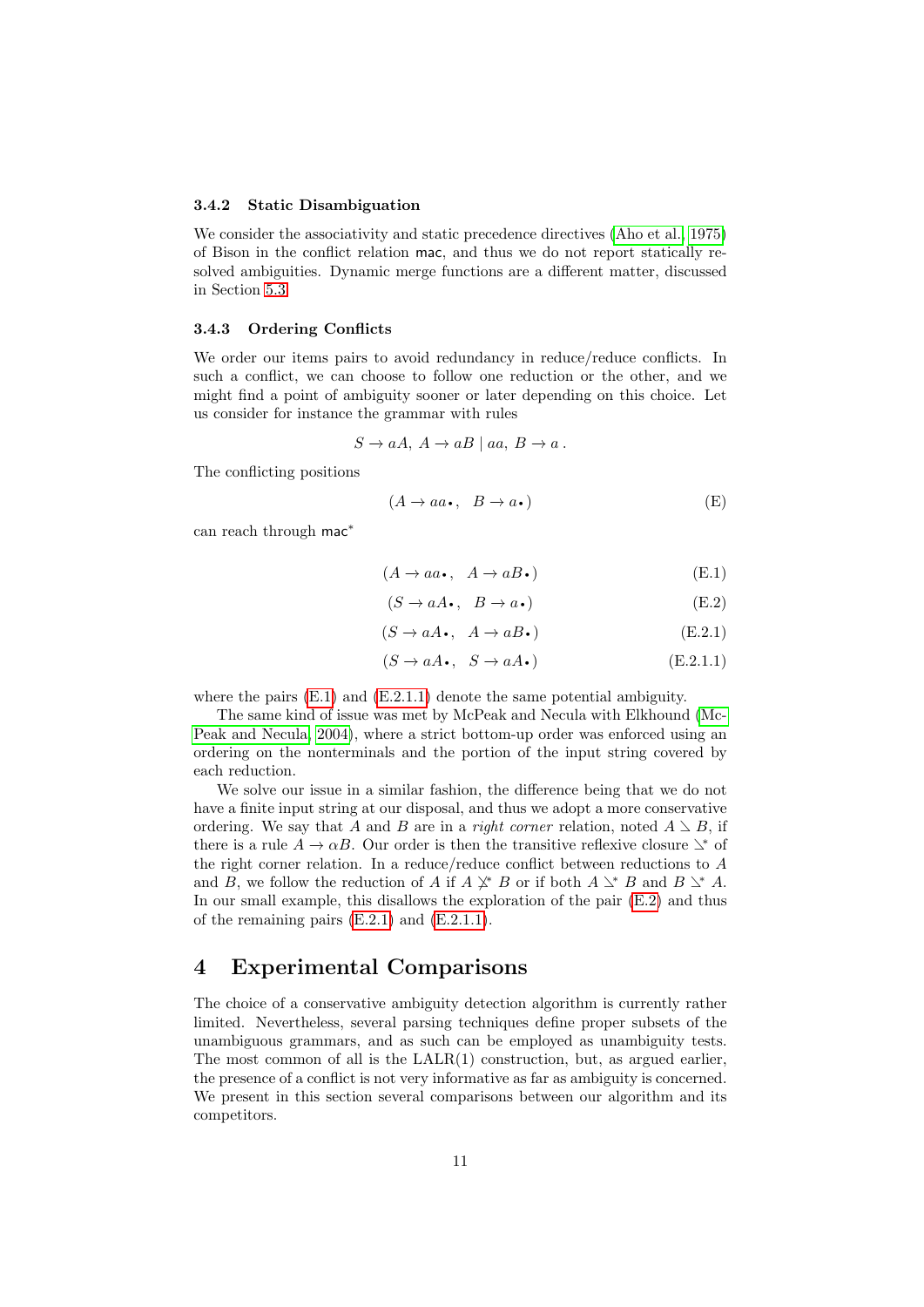### 4.1 Other Conservative Algorithms

### 4.1.1  $LR(k)$  Construction

The class of  $LR(k)$  grammars uses a fixed amount k of lookahead to dispel conflicts. Although it is widely considered that even a setting of  $k = 1$  leads to impractical parser sizes, there exist compression techniques, and a few implementations are available (e.g. MSTA [\(Makarov, 1999\)](#page-22-9)).

The grammar family  $\mathcal{G}_3^n$  demonstrates the complexity gains with our algorithm as compared to  $LR(k)$  parsing:

$$
S \to A \mid B_n, \ A \to Aaa \mid a, \ B_1 \to aa, \ B_2 \to B_1B_1, \ \ldots, \ B_n \to B_{n-1}B_{n-1}
$$
  
( $\mathcal{G}_3^n$ )

While a LR( $2^n$ ) test is needed in order to tell that  $\mathcal{G}_3^n$  is unambiguous, the grammar is found unambiguous with our algorithm using  $LR(0)$  items.

Following the results on  $LR(k)$  testing [\(Hunt III et al., 1974\)](#page-21-9), we implemented a canonical LR test in our tool using the same item pairing technique as for the NU test. More precisely, we compute the image of the initial pair of items through (mas ∪ mae) <sup>∗</sup> and report a LR conflict as soon as we find an item pair that could follow a conflict relation mac.

#### 4.1.2 LR-Regular Construction

Beyond LR $(k)$  parsing, LR-Regular parsing [\(Culik and Cohen, 1973\)](#page-21-7) employs a regular approximation of the right context of conflicts in an attempt to find the correct parsing action. In practice it explores a regular cover of the right context of LR conflicts with a finite automaton [\(Baker, 1981;](#page-20-3) [Boullier, 1984\)](#page-20-4).

Grammar  $\mathcal{G}_5$  is a non-LRR grammar with rules

$$
S \to AC \mid BCb, \ A \to a, \ B \to a, \ C \to cCb \mid cb. \tag{G_5}
$$

It is found to be unambiguous by our algorithm using  $LR(0)$  items.

Still with our item pairing approach, we implemented a LRR test [\(Heilbrun](#page-21-8)[ner, 1983\)](#page-21-8), where item pairs after a conflict—i.e. after a mac relation—have to follow the same terminal symbols (and not any symbol in  $V$  as with mas), and can move downwards and upwards freely. A potential ambiguity is reported whenever a pair containing twice the same item is reached at some point during the exploration of the right context of conflicts, as with the NU test.

### <span id="page-11-0"></span>4.1.3 Horizontal and Vertical Ambiguity

A different approach, unrelated to any parsing method, was proposed by [Brabrand](#page-20-6) [et al.](#page-20-6) [\(2010\)](#page-20-6) with their horizontal and vertical unambiguity test (HVRU). Horizontal ambiguity appears with overlapping concatenated languages, and vertical ambiguity with non-disjoint unions; their method thus follows exactly how the context-free grammar was formed. Their intended application is to test grammars that describe RNA secondary structures [\(Reeder et al., 2005\)](#page-22-10).

Grammars  $\mathcal{G}_6$  and  $\mathcal{G}_7$  show that our method is not comparable with the horizontal and vertical ambiguity detection method of [Brabrand et al..](#page-20-6) Grammar  $\mathcal{G}_6$  is a palindrome grammar with rules

$$
S \to aSa \mid bSb \mid a \mid b \mid \varepsilon \tag{G_6}
$$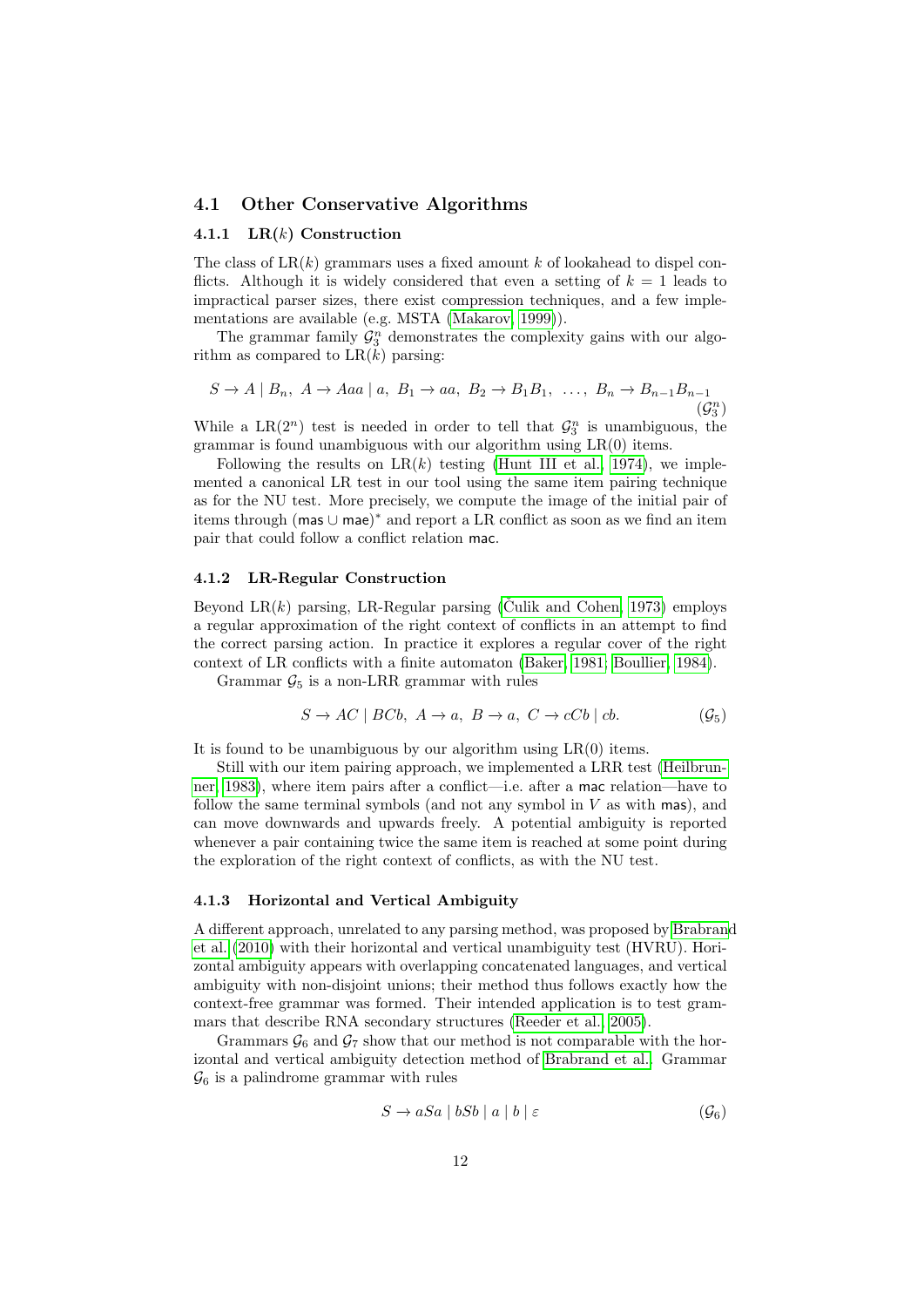Table 1: Reported potential ambiguities in the comparison grammars.

<span id="page-12-0"></span>

| Grammar           | actual class $\text{LALR}(1)$ HVRU NU(item <sub>0</sub> ) |  |  |
|-------------------|-----------------------------------------------------------|--|--|
| $\mathcal{G}_3^n$ | $LR(2^n)$                                                 |  |  |
| $\mathcal{G}_5$   | non-LRR                                                   |  |  |
| $\mathcal{G}_6$   | non-LRR                                                   |  |  |
| $G_7$             | LR(0)                                                     |  |  |
|                   |                                                           |  |  |

Table 2: Reported potential ambiguities in the RNA grammars discussed by [Reeder et al.](#page-22-10) [\(2005\)](#page-22-10).

<span id="page-12-1"></span>

| Grammar          | actual class | LALR(1) | <b>HVRU</b> | $NU(item_1)$   |
|------------------|--------------|---------|-------------|----------------|
| RNA <sub>1</sub> | ambiguous    | 30      |             | 14             |
| RNA <sub>2</sub> | ambiguous    | 33      |             | 13             |
| RNA <sub>3</sub> | non-LRR      | 4       |             | $\mathfrak{D}$ |
| RNA <sub>4</sub> | SLR(1)       | 0       |             | 0              |
| RNA <sub>5</sub> | SLR(1)       | 0       |             | $\Omega$       |
| RNA <sub>6</sub> | LALR(1)      | 0       |             | 0              |
| RNA <sub>7</sub> | non-LRR      | 5       |             | 3              |
| RNA <sub>8</sub> | LALR(1)      | 0       |             |                |
|                  |              |         |             |                |

that our method finds erroneously ambiguous. Conversely, grammar  $G_7$  with rules

$$
S \to AA, \ A \to aAa \mid b \tag{G7}
$$

is a LR(0) grammar, and the test of [Brabrand et al.](#page-20-6) finds it horizontally ambiguous and not vertically ambiguous.

Table [1](#page-12-0) compiles the results obtained on these grammars. The "LALR(1)" column provides the total number of conflicts (shift/reduce as well as reduce/reduce) reported by Bison, the "HVRU" column the number of potential ambiguities (horizontal or vertical) reported by the HVRU algorithm with unfolding, and the "NU(item $<sub>0</sub>$ )" column the number of potential ambiguities reported by</sub> our algorithm with  $LR(0)$  items. For completeness, we also present the results of our tool on the RNA grammars of [Reeder et al.](#page-22-10) [\(2005\)](#page-22-10) in Table [2.](#page-12-1)

### 4.1.4 Precision Settings

Several conservative ambiguity detection methods are thus possible:  $LR(k)$  and LR-Regular testing, horizontal and vertical unambiguity testing, and NU testing. Each of these methods can employ different scales of precision:

- ∙ our implementation of the LR, LR-Regular and NU methods can employ  $LR(0)$ ,  $SLR(1)$  or  $LR(1)$  items and notions of conflicts;
- ∙ GNU Bison and MSTA further provide respectively a LALR(1) precision and a  $LR(k)$  precision with an arbitrary fixed k for the LR method: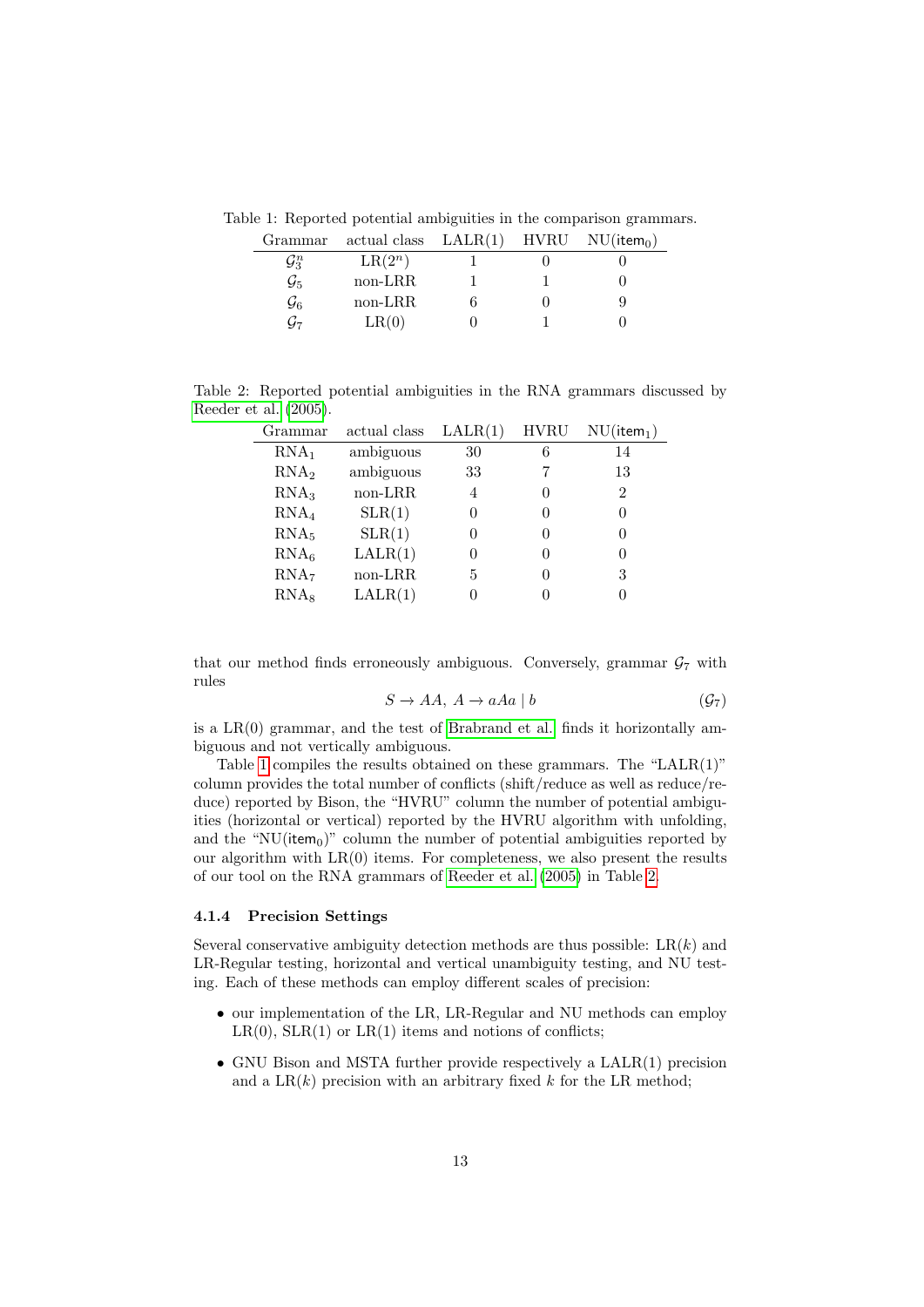∙ the results published by [Brabrand et al.](#page-20-6) with horizontal and vertical unambiguity also take advantage of the possibility to *unfold* the grammar in order to improve the precision of their tests. The approximation they build without unfolding follows the technique of [Mohri and Nederhof](#page-22-11)  $(2001)$ , and is slightly better than the one provided by  $LR(0)$  items, because they identify the strongly regular portions of the grammar and avoid some unnecessary approximations. The results we present in the following for HVRU ambiguity detection do not take unfolding into account, but we dedicate a few more words on the matter in the addendum at the end this section.

## 4.2 Experiments on Grammars for Programming Languages

We ran our implementations of the LR, LRR and NU methods on seven different ambiguous grammars for programming languages:

- Pascal an ISO-7185 Pascal grammar retrieved from the comp.compilers FTP at <ftp://ftp.iecc.com/pub/file/>, it is LALR(1) except for a dangling else ambiguity,
- Mini  $C$  a simplified  $C$  grammar written by Jacques Farré for a compilers course, it is LALR(1) except for a dangling else ambiguity,
- ANSI C [\(Kernighan and Ritchie, 1988,](#page-21-11) Appendix A.13), also retrieved from the comp.compilers FTP. The grammar is  $\text{LALR}(1)$ , except for a dangling else ambiguity. The ANSI C' grammar is the same grammar modified by setting typedef names to be a nonterminal, with a single production  $\langle type def-name \rangle \rightarrow identifier.$  The modification reflects the fact that GLR parsers should not rely on side-effects like the lexer feedback hack for disambiguation (see [McPeak and Necula, 2004,](#page-22-5) Section 5.1).
- Standard ML, extracted from the language definition [\(Milner et al., 1997,](#page-22-2) Appendix B). As mentioned in Section [2,](#page-1-2) this is a highly ambiguous grammar, and no effort whatsoever was made to ease its implementation with a parser generator.
- Elsa C++, developed with the Elkhound GLR parser generator [\(McPeak and](#page-22-5) [Necula, 2004\)](#page-22-5), and a smaller version without class declarations nor function bodies. Although this is a grammar written for a GLR parser generator, it allows deterministic parsing whenever possible in an attempt to improve performance.

In order to provide a better ground for comparisons between LR, LRR and NU testing, we implemented an option that computes the number of initial  $LR(0)$  item pairs in conflict—for instance pair  $(A)$ —that can reach a point of ambiguity—for instance pair  $(A.1.1)$ —through the ma relation. Table [3](#page-14-0) presents the number of such initial conflicting pairs with our tests when employing  $LR(0)$ items,  $SLR(1)$  items, and  $LR(1)$  items. We completed our implementation by counting conflicting  $LR(0)$  item pairs for the  $LALR(1)$  conflicts in the parsing tables generated by Bison, which are shown in the LALR(1) column of Table [3.](#page-14-0)

This measure of the initial  $LR(0)$  conflicts is far from perfect. In particular, our Standard ML subset has a single LR(0) conflict that mingles an actual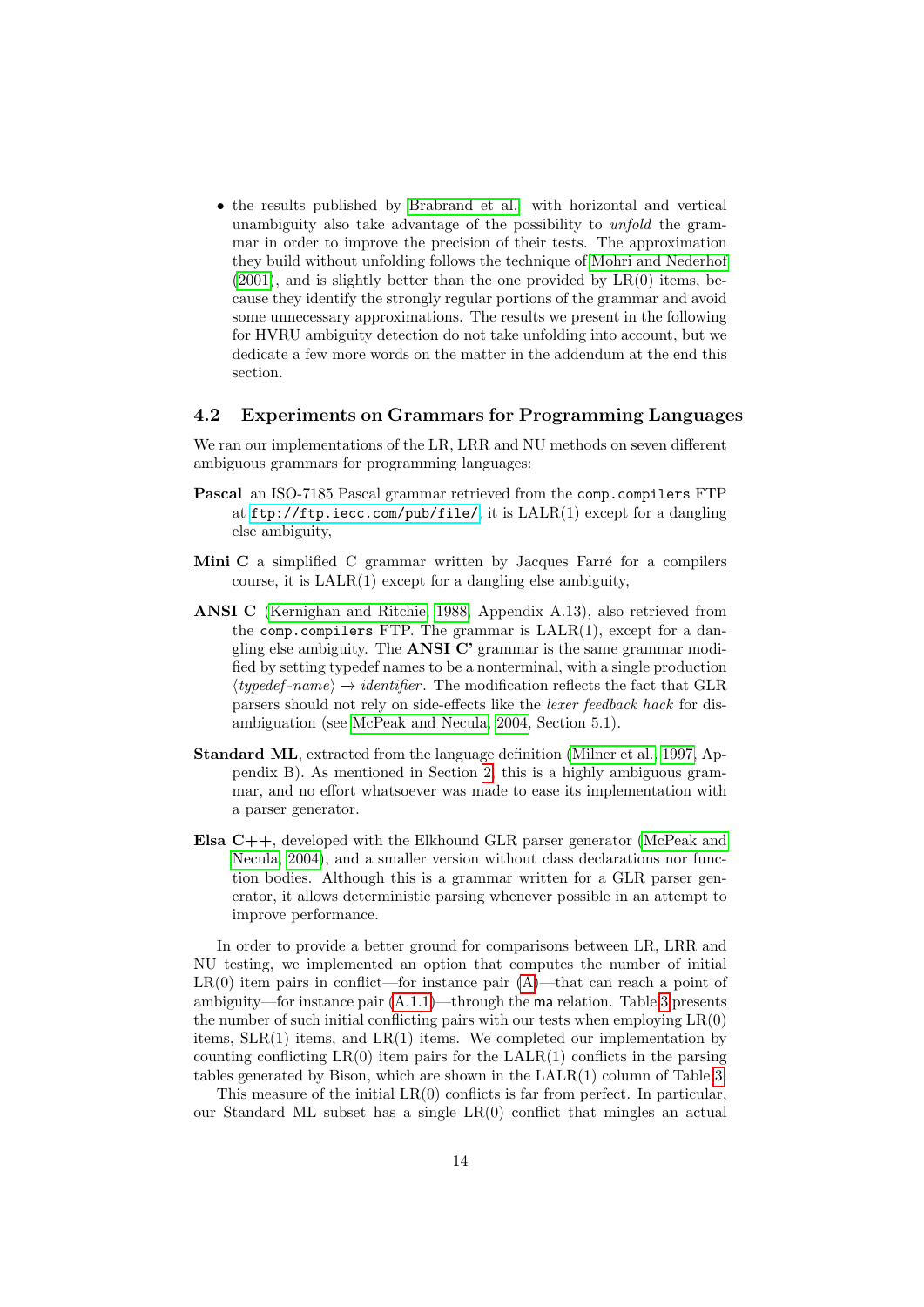<span id="page-14-0"></span>Table 3: Number of initial LR(0) conflicting pairs remaining with the LR, LRR and NU tests employing successively  $LR(0)$ ,  $SLR(1)$ ,  $LALR(1)$ , and  $LR(1)$  precision.

| Precision        |     | LR(0)     |                |         | SLR(1) |                | LALR(1) |     | LR(1)     |      |
|------------------|-----|-----------|----------------|---------|--------|----------------|---------|-----|-----------|------|
| Method           |     | LR LRR NU |                | $_{LR}$ | LRR NU |                | LR      |     | LR LRR NU |      |
| Pascal           | 119 | 55        | 55             | 5       | 5      | 5              |         |     |           |      |
| Mini C           | 153 | 11        | 10             | 5       | 5      | 4              |         | 1   |           |      |
| ANSI C           | 261 | 13        | $\overline{2}$ | 13      | 13     | $\overline{2}$ |         |     |           |      |
| ANSI C'          | 265 | 117       | -106           | 22      | 22     | 11             | 9       | 9   |           |      |
| Standard ML      | 306 | 163       | -158           | 130     | 129    | -124           | 109     | 109 | 107       | -107 |
| Small Elsa $C++$ | 509 | 285 239   |                | 25      | 22     | 22             | 24      | 24  |           |      |
| $E$ lsa $C++$    | 973 | 560       | 560            | 61      | 58     | 58             | 53      |     |           |      |

ambiguity with a conflict requiring an unbounded lookahead exploration: the measure would thus show no improvement when using our test. The measure is not comparable with the numbers of potential ambiguities reported by NU; for instance,  $\text{NU}(\text{item}_1)$  would report 89 potential ambiguities for Standard ML, and 52 for ANSI C'. Another means to compare ambiguity detection tools is thus investigated in the next subsection.

Although we ran our tests on a machine equipped with a 3.2GHz Xeon and  $3\text{GiB}$  of physical memory, several tests employing  $LR(1)$  items exhausted the memory, resulting in the "-" entries in Table [3.](#page-14-0) The explosive number of  $LR(1)$ items is also responsible for a huge slowdown: for the small Elsa grammar, the NU test with  $SLR(1)$  items ran in 0.22 seconds, against more than 2 minutes for the corresponding canonical  $LR(1)$  test (and managed to return a better conflict report).

### 4.3 Micro-Benchmarks

[Basten](#page-20-7) [\(2008\)](#page-20-7) compared several means to detect ambiguities in context-free grammars, including our own implementation in GNU Bison, the AMBER generative test (Schröer, 2001), and the MSTA LR $(k)$  parser generator [\(Makarov,](#page-22-9) [1999\)](#page-22-9). Also confronted with the difficulty of measuring ambiguity in a meaningful way, he opted for a micro-benchmark approach, performing the tests on 36 small unambiguous grammars and 48 ambiguous ones from various sources.

### 4.3.1 Basten's Results

The conservative accuracy ratios [Basten](#page-20-7) [\(2008\)](#page-20-7) obtained with our tool, computed as the number of grammars correctly classified as unambiguous, divided by the number of tested unambiguous grammars, were of 61%, 69%, and 86% in the  $LR(0)$ ,  $SLR(1)$ , and  $LR(1)$  modes respectively. This compares rather well to the LR $(k)$  tests, where the ratio drops to 75%, with attempted k values as high as 50. Interestingly, when run against the same collection, our LRR test with  $LR(1)$  precision chokes on the same grammars as the  $LR(k)$  tests, and obtains the same  $75\%$  ratio. Furthermore, the grammars on which the NU(item<sub>1</sub>) test failed were all of the same mold (1-, 2-, and 4-letters palindromes, and the RNA grammars  $\text{RNA}_3$  and  $\text{RNA}_7$  of [Reeder et al.](#page-22-10) [\(2005\)](#page-22-10)).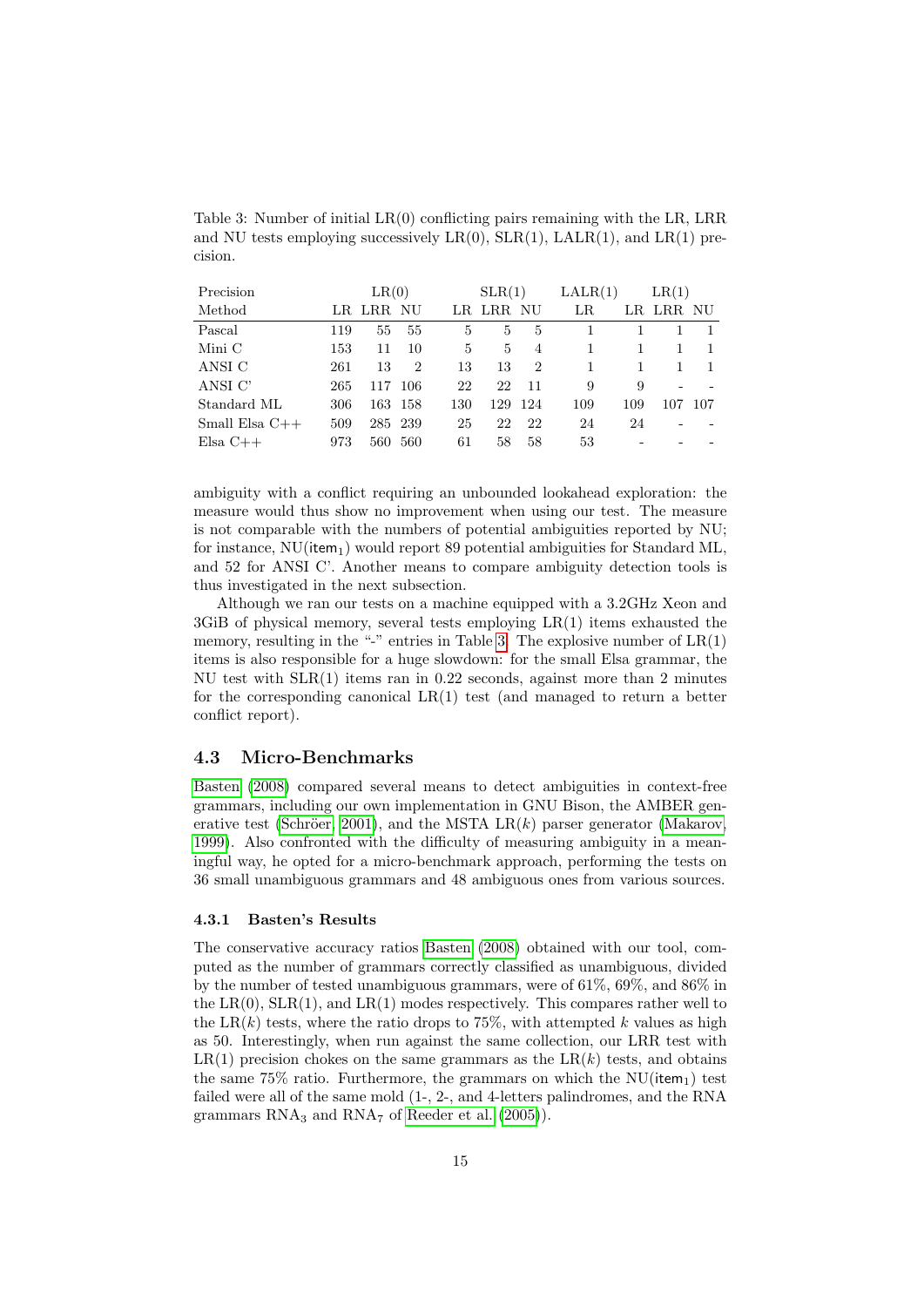| Method                      | actual   | LR             | <b>HVRU</b>  | LRR      |                | ΝU                 |                |
|-----------------------------|----------|----------------|--------------|----------|----------------|--------------------|----------------|
| Precision                   | class    | LALR(1)        | $\geq$ LR(0) | LR(1)    |                | LR(0) SLR(1) LR(1) |                |
| 90-10-042                   | LR(2)    | $\overline{2}$ | $\Omega$     | 14       |                |                    | 6              |
| 98-05-030                   | non LR   |                | 10           | 26       | 0              | 0                  |                |
| 98-08-215                   | LR(2)    |                | $\Omega$     | $\Omega$ | 0              | $\Omega$           |                |
| 03-02-124                   | LR(2)    |                | $\Omega$     | $\Omega$ | $\Omega$       | $\Omega$           | 0              |
| 03-09-027                   | LR(2)    | 2              | 0            | $\Omega$ | $\Omega$       | $\Omega$           |                |
| 03-09-081                   | LR(3)    | 2              | 0            | 0        | 0              | 0                  |                |
| 05-03-114                   | LR(2)    |                | 0            | 0        | 0              | 0                  |                |
| Ada "is"                    | LR(2)    |                | 0            | 0        | 0              | 0                  |                |
| Ada calls                   | $non-LR$ |                | 0            | $\Omega$ |                | $\Omega$           |                |
| $C++$ qualified IDs non-LRR |          | 1              | 5            | 21       | $\Omega$       | $\theta$           |                |
| Java modifiers              | $non-LR$ | 31             | $\Omega$     | $\Omega$ | 3              | $\Omega$           |                |
| Java names                  | $non-LR$ |                | 0            | 0        | 0              | 0                  |                |
| Java arrays                 | LR(2)    |                | ∩            | $\Omega$ | 0              | 0                  |                |
| Java casts                  | LR(2)    |                | ∩            | 0        | 0              | 0                  |                |
| Pascal typed                | LR(2)    |                | 0            | 0        | 0              | 0                  |                |
| Set expressions             | $non-LR$ |                | 19           | 119      | $\overline{2}$ | $\overline{2}$     | $\overline{2}$ |

<span id="page-15-1"></span>Table 4: Number of conflicts obtained with Bison, [Brabrand et al.'](#page-20-6)s tool, and our tool in LRR and NU modes with various precision settings.

### 4.3.2 A Larger Collection

We gathered a few more unambiguous grammars from programming languages constructs in order to improve the representativity of [Basten'](#page-20-7)s grammar collection in this domain.

The [comp.compilers](http://compilers.iecc.com) Collection A first set of seven unambiguous grammars was found in the [comp.compilers](http://compilers.iecc.com) archive when querying the word "con-flict" and after ruling out ambiguous grammars and LL-related conflicts:<sup>[4](#page-15-0)</sup>

90-10-042 an excerpt of the YACC syntax, which has an optional semicolon as end of rule marker that makes it  $LR(2)$ ;

98-05-030 a non LR excerpt of the Tiger syntax;

**98-08-215** a LR(2) grammar;

**03-02-124** a LR(2) excerpt of the C# grammar;

- 03-09-027 a  $LR(2)$  grammar;
- **03-09-081** a LR(3) grammar;

**05-03-114** a  $LR(2)$  grammar.

<span id="page-15-0"></span><sup>&</sup>lt;sup>4</sup>The names xx-xx-xxx are the message identifiers on the archive, respectively available at http://compilers.iecc.com/comparch/article/xx-xx-xxx.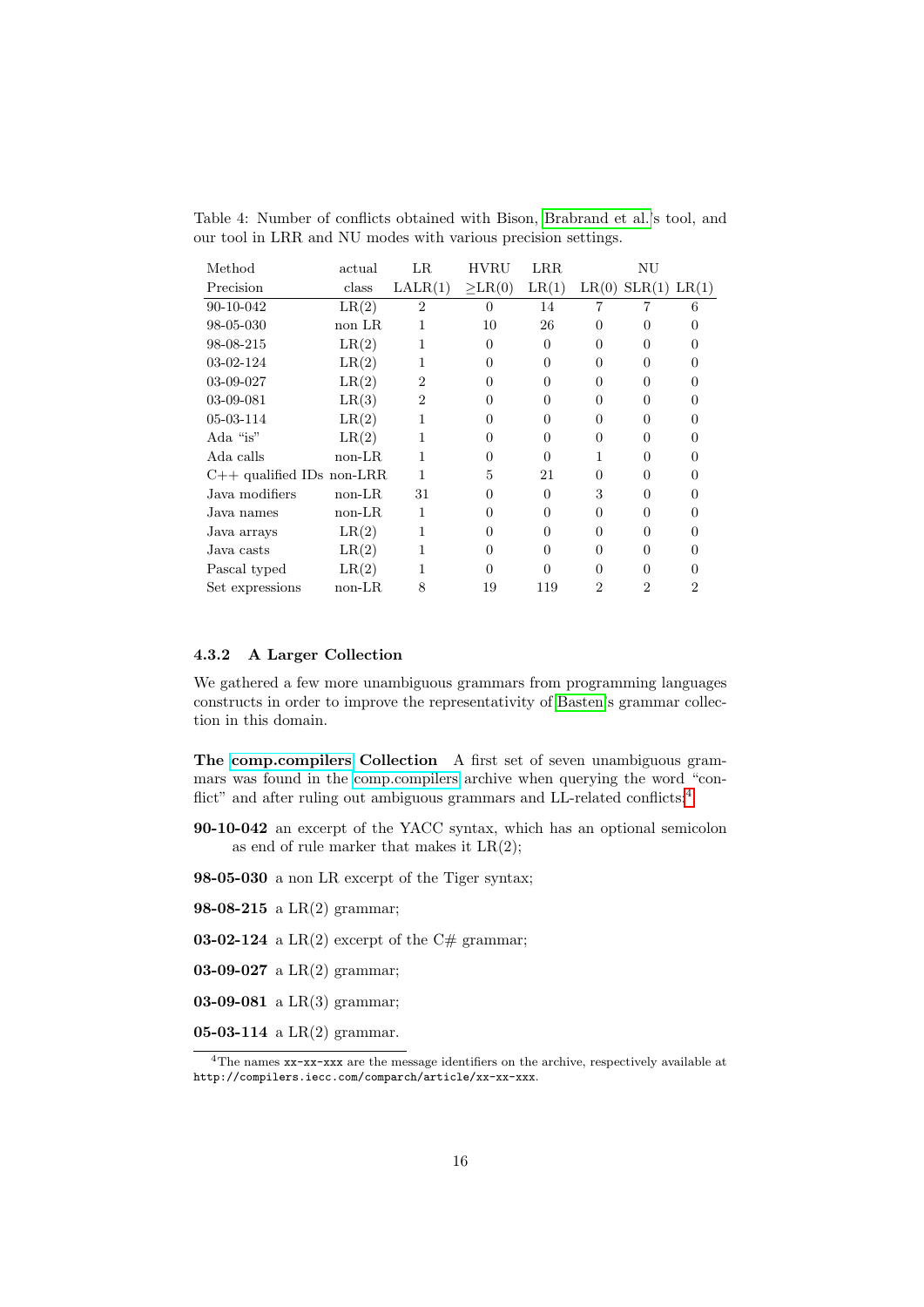<span id="page-16-0"></span>Table 5: Accuracy ratios of each method (a) on our set of 16 small grammars, (b) on the complete set of 52 unambiguous small grammars, and (c) on the set of 26 non-LALR(1) small grammars.

| Method                   | LR.           |        | <b>HVRU</b>  | LRR.  |        |                    |      |
|--------------------------|---------------|--------|--------------|-------|--------|--------------------|------|
| Precision                | LALR(1) LR(k) |        | $\geq$ LR(0) | LR(1) |        | LR(0) SLR(1) LR(1) |      |
| (a) Accuracy/improvement | $0\%$         | $62\%$ | 81%          | 75%   | $75\%$ | 87%                | 87\% |
| (b) Overall accuracy     | 50%           | 69%    | 69%          | 75%   | $65\%$ | 75%                | 87\% |
| (c) Overall improvement  | $0\%$         | 42%    | 69%          | 50%   | 58%    | $65\%$             | 73%  |

The Literature Collection A second set of nine unambiguous grammars was compiled using grammars from the literature, notably from the literature on LR-Regular and noncanonical parsing techniques:

- Ada "is" a LR(2) snippet of the Ada syntax [\(ANSI, 1983\)](#page-20-8), pointed out by [Baker](#page-20-3) [\(1981\)](#page-20-3) and [Boullier](#page-20-4) [\(1984\)](#page-20-4);
- Ada calls a non LR fragment of the Ada syntax, pointed out by [Boullier](#page-20-4) [\(1984\)](#page-20-4);
- $C++$  qualified IDs a non LR-Regular portion of the  $C++$  syntax [\(ISO, 1998\)](#page-21-12);
- Java modifiers a non LR excerpt of the Java syntax, which was detailed by [Gosling et al.](#page-21-13) [\(1996\)](#page-21-13) in their Sections 19.1.2 and 19.1.3;
- Java names a non LR excerpt given in their Section 19.1.1;
- **Java arrays** a  $LR(2)$  excerpt given in their Section 19.1.4;
- **Java casts** a  $LR(2)$  excerpt given in their Section 19.1.5;
- Pascal typed a LR(2) grammar for Pascal variable declarations that enforces type correctness, given by [Tai](#page-23-4) [\(1979\)](#page-23-4);
- Set expressions a non LR grammar that distinguishes between arithmetic and set expressions, given by Čulik and Cohen  $(1973)$ .

Results We ran several conservative ambiguity detection tests on [Basten'](#page-20-7)s grammar collection and on our small collection. Table [4](#page-15-1) shows the results of our micro-benchmarks, and Table [5](#page-16-0) compiles the accuracy ratios we obtained. Our small collection (a) contains only non-LALR(1) grammars, and as such the accuracy of the various tools can also be seen as an improvement ratio over  $\text{LALR}(1)$ . The overall accuracy (b) score takes into account the complete collection of 52 unambiguous grammars using both our grammars and [Basten'](#page-20-7)s; 26 grammars are not LALR(1) in this full collection, giving rise to the overall improvement score (c).

The ability to freely specify lookahead lengths in a  $LR(k)$  parser improves over LALR(1) parsing, but is significantly less powerful than the methods that take an unbounded lookahead into account. An interesting point is that the results of our tool in LR(1) precision with [Brabrand et al.](#page-20-6) horizontal and vertical ambiguity check are not highly correlated, and a simple conjunction of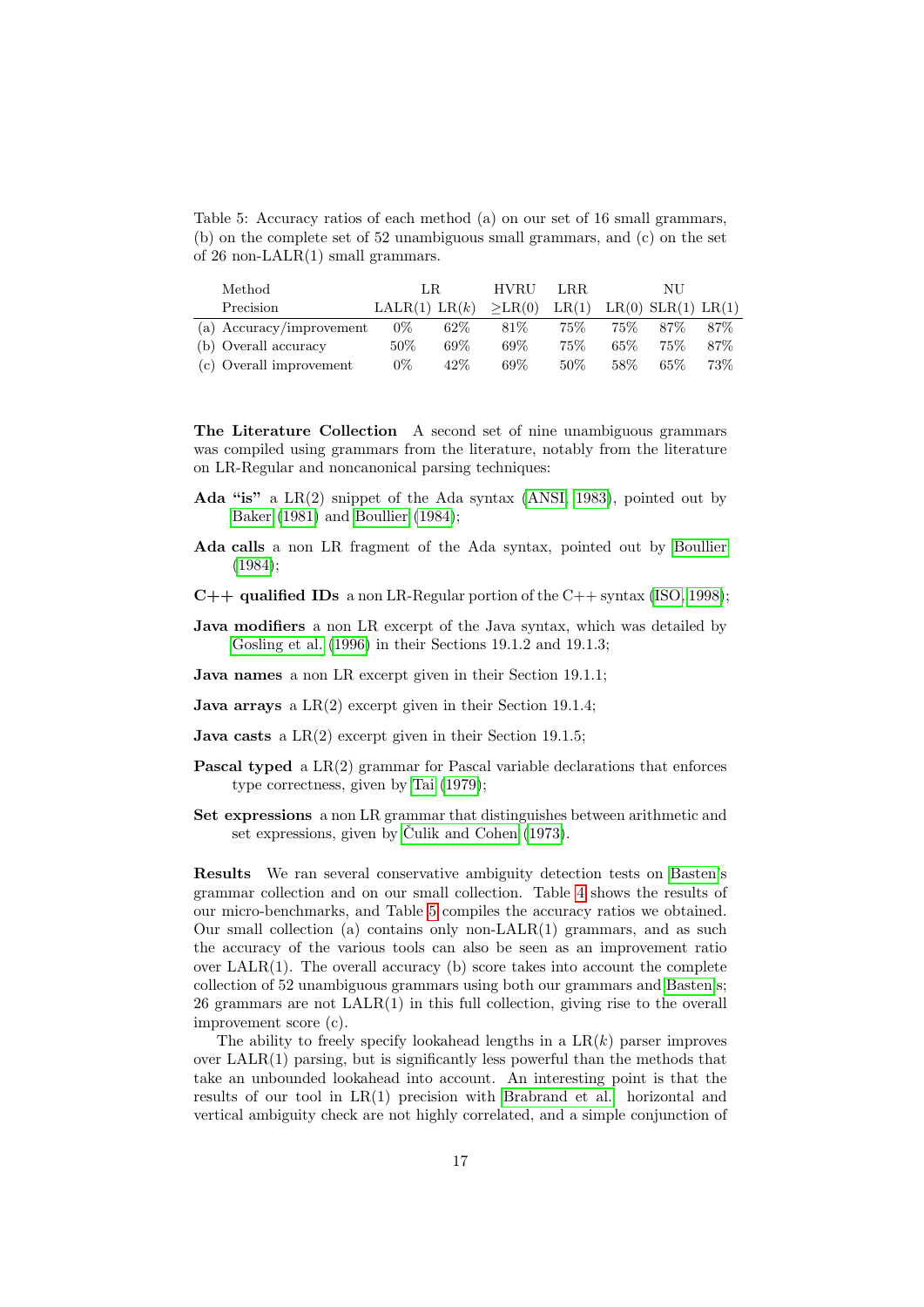

<span id="page-17-0"></span>Figure 6: Grammar classes inclusions of various context-free grammar classes. The surface of each rectangle is roughly commensurate with its importance in the full collection of small grammars.

the two tools would obtain an overall 88% improvement rate, or 94% on our small collection only.

Figure [6](#page-17-0) sums up the grammar class inclusions for the various methods we presented, and attempts to render their relative importance on the complete collection of 100 small grammars.

Let us finally point out that a much larger grammar collection would be needed in order to obtain more trustworthy micro-benchmark result. Such results might still not be very significant for large, complex grammars with a lot of interaction, where the precision of a method seems to be much more important than for small grammars: for instance, our NU method performs as well with  $SLR(1)$  precision as with  $LR(1)$  precision on our 16 small grammars (Table [4\)](#page-15-1), but the results of Table [3](#page-14-0) demonstrate a significant improvement when employing LR(1) items on real grammars.

Addendum Most recently, in their latest implementation of their tool, [Brabran](#page-20-6)d [et al.](#page-20-6) offer now the possibility to automatically unfold a grammar at a given depth from user-provided opening and closing parentheses. Thanks to one or two levels of unfolding, they can analyze correctly all the grammars of Table [4](#page-15-1) as unambiguous.

There is still interest in NU testing. Besides having a better time complexity, the class of grammars it defines is not subsumed by HVRU with unfolding: for instance, grammars  $\mathcal{G}_5$  and  $\mathcal{G}_7$  presented in Section [4.1.3](#page-11-0) are NU(item<sub>0</sub>) but not HVRU for any level of unfolding.

The two examples  $\mathcal{G}_6$  and  $\mathcal{G}_7$  introduced in Section [4.1.3](#page-11-0) that showed that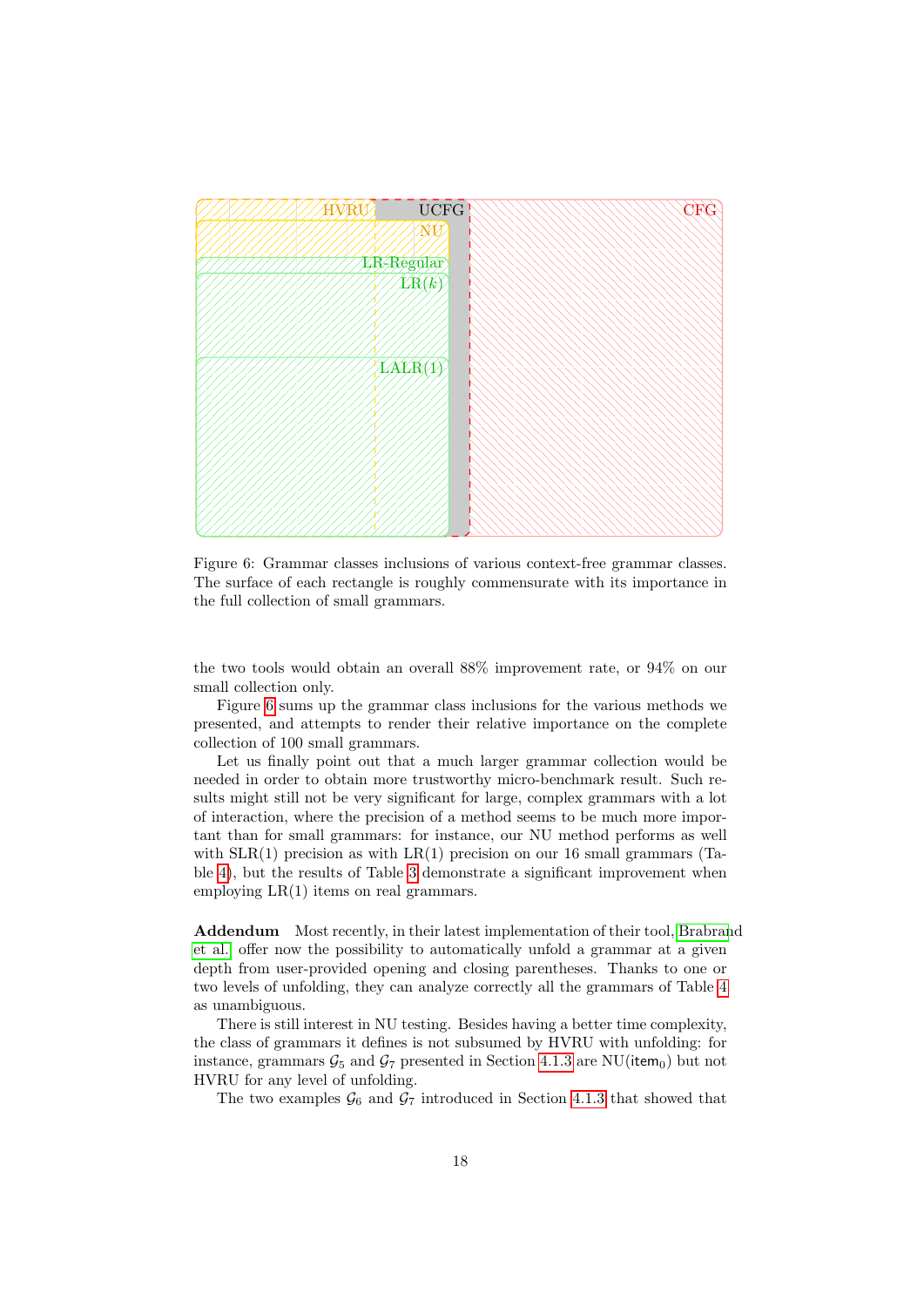NU and HVRU were incomparable have practical counterparts in some existing grammars for programming languages:

∙ the already mentioned LR(2) excerpt of the YACC grammar is analyzed as potentially ambiguous by NU

$$
S \to PS \mid P; S \mid \varepsilon, P \to i : R, R \to iS \mid \varepsilon \tag{90-10-042}
$$

unless we use item<sub>2</sub> approximations. Thus our algorithm does not bring any improvement over LR testing in this case.

∙ the following LR(2) grammar for expressions with casts, very similar to the grammar of Java casts discussed before, is reported as potentially ambiguous by [Brabrand et al.'](#page-20-6)s tool for any amount of unfolding:

$$
E \to E + F \mid F, F \to i \mid (E) \mid (i)E \tag{casts}
$$

These two examples illustrate some typical constructs that either NU or HVRU cannot deal with, and further illustrate the interest of combining them.

## <span id="page-18-0"></span>5 Current Limitations

Our implementation is still a prototype. We describe several planned improvements (Sections [5.1](#page-18-1) and [5.2\)](#page-19-1), followed by a brief account on the difficulty of considering dynamic disambiguation filters and merge functions in the algorithm (Section [5.3\)](#page-19-0).

## <span id="page-18-1"></span>5.1 Ambiguity Report

As mentioned in the beginning of Section [3,](#page-6-0) the ambiguity report returned by our tool is hard to interpret.

A first solution, also advocated by [Brabrand et al.](#page-20-6) [\(2010\)](#page-20-6), is to attempt to generate actual ambiguous inputs that exhibit the detected ambiguities. The ambiguity report would then comprise two parts, one for proven ambiguities with examples of input, and one for the potential ambiguities. The generation should only follow item pairs from which the potential ambiguities are reachable through ma relations, and stop whenever an ambiguity has been found or after having explored a given number of paths.

The good results [Basten](#page-20-7) [\(2008\)](#page-20-7) obtained with AMBER (Schröer, 2001) on his set of small ambiguous grammars emphasizes the interest for a mixed strategy, where the paths to potential ambiguities in ma<sup>∗</sup> could be employed to guide the generation of ambiguous sentential forms. The running time of AMBER on a full programming language grammar is currently rather prohibitive; running a generator on the portions of the grammar that might present an ambiguity according to our tool could improve it drastically. The initial experiments run by [Basten](#page-20-7) in this direction are highly encouraging.

Displaying the (potentially) ambiguous paths in the grammar in a graphical form is a second possibility. This feature is implemented by ANTLRWorks, the development environment for ANTLR version 3 [\(Parr, 2007\)](#page-22-8).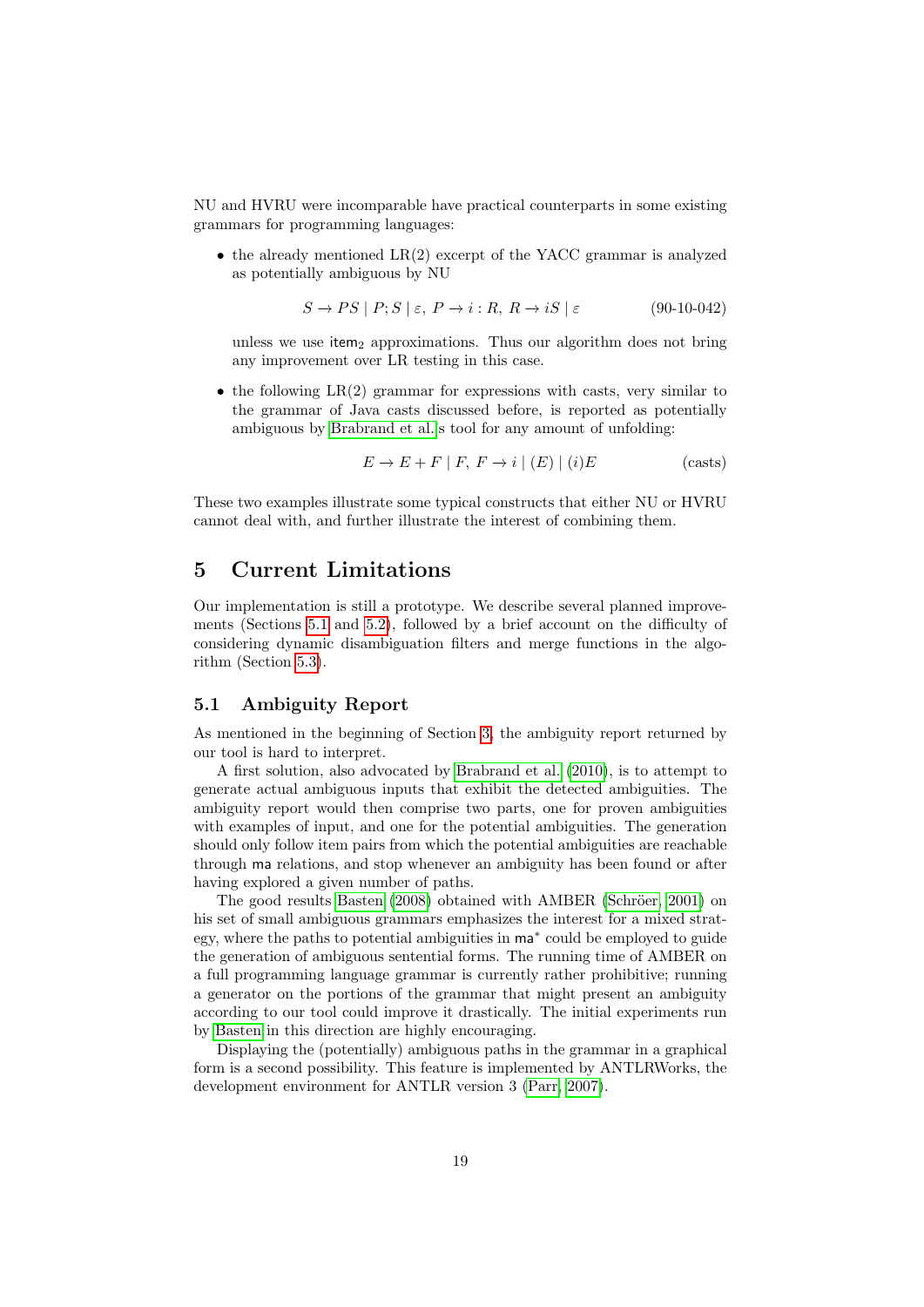

<span id="page-19-3"></span>Figure 7: The shared parse forest for input *aabc* with grammar  $\mathcal{G}_8$  $\mathcal{G}_8$ .

## <span id="page-19-1"></span>5.2 Running Time

The complexity of our algorithm is a square function of the grammar size. If, instead of item pairs, we considered deterministic states of items like LALR(1) does, the worst-case complexity would rise to an exponential function. Our algorithm is thus more robust.

Nonetheless, practical computations seem likely to be faster with  $\text{LALR}(1)$ item sets: a study of LALR(1) parsers sizes by [Purdom](#page-22-13) [\(1974\)](#page-22-13) showed that the size of the  $LALR(1)$  parser was usually a linear function of the size of the grammar. Therefore, all hope of analyzing large GLR grammars—like the Cobol grammar recovered by Lämmel and Verhoef [\(2001\)](#page-22-14)—is not lost.

The theory behind noncanonical LALR parsing [\(Schmitz, 2006\)](#page-22-6) might translate into a special case of our algorithm for ambiguity detection, yielding the missing tradeoff between  $SLR(1)$  and  $LR(1)$  precision.

### <span id="page-19-0"></span>5.3 Dynamic Disambiguation Filters

In contrast with its treatment of static precedence and associativity directives, our tool does not ignore potential ambiguities when the user has declared a merge function that might solve the issue. The rationale is simple: we do not know whether the merge function will actually solve the ambiguity. Consider for instance the rules

<span id="page-19-2"></span>
$$
A \to aBc \mid aaBc, \ B \to ab \mid b. \tag{G8}
$$

Our tool reports an ambiguity on the item pair  $(B \to ab \cdot, B \to b \cdot)$ , and is quite right: the input *aabc* is ambiguous. As shown in Figure [7,](#page-19-3) adding a merge Our tool reports an ambiguity on the item pair  $(B \to ab \bullet, B \to b \bullet)$ , and is function on the rules of  $B$  would not resolve the ambiguity: the merge function should be written for A.

If we consider arbitrary productions for  $B$ , a merge function might be useful only if the languages of the alternatives for  $B$  are not disjoint. We could thus improve our tool to detect some useless merge declarations. On the other hand, if the two languages are not equivalent, then there are cases where a merge function is needed on  $A$ —or even at a higher level. Ensuring equivalence is difficult, but could be attempted in some decidable cases, namely when we can detect that the languages of the alternatives of  $B$  are finite or regular, or using bisimulation equivalence [\(Caucal, 1990\)](#page-21-14).

## 6 Conclusions

The paper reports on an ambiguity detection tool. In spite of its experimental state, the tool has been successfully used on a very difficult portion of the Stan-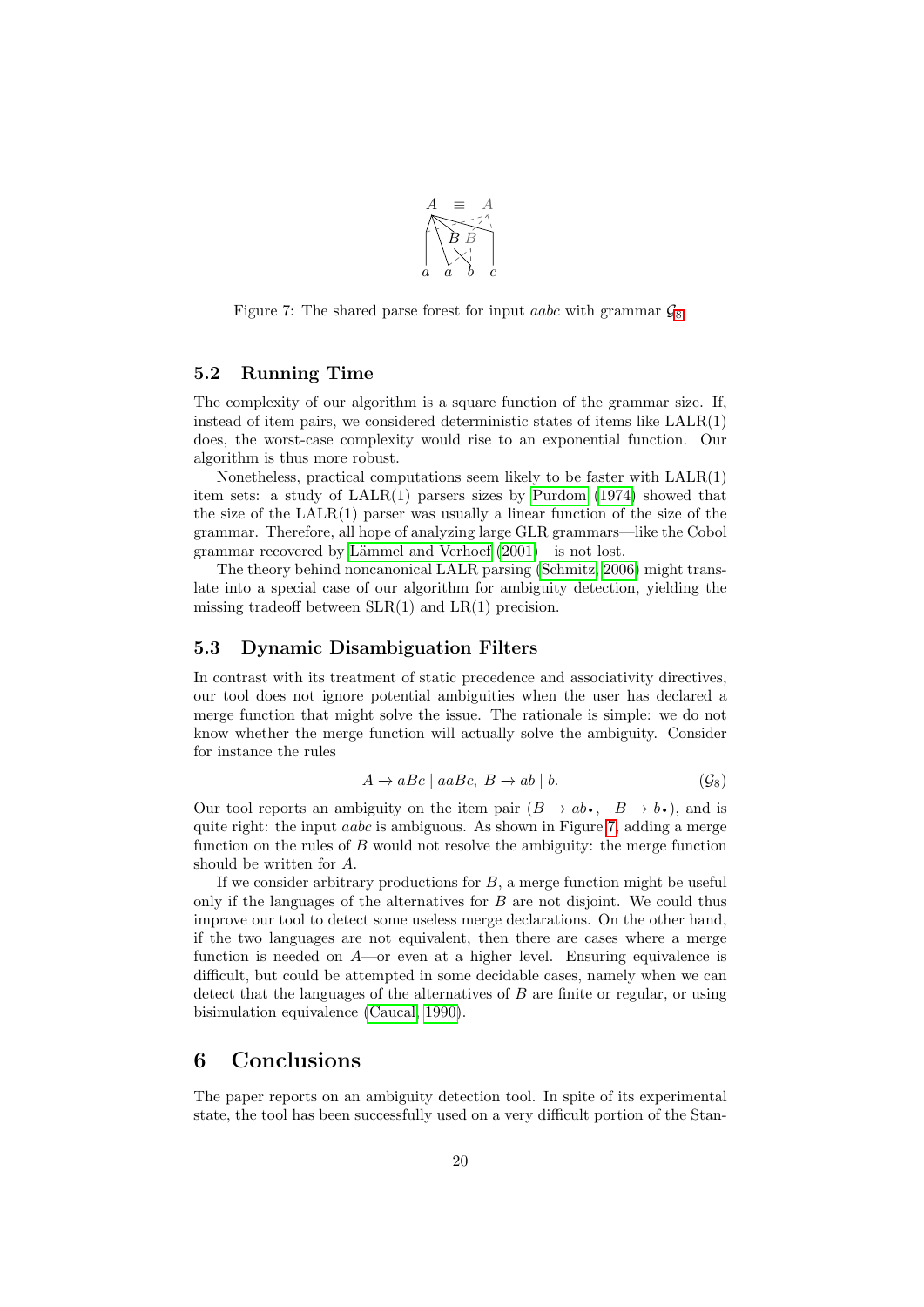dard ML grammar. The tool also improves on the dreaded LALR(1) conflicts report, albeit at a much higher computational price.

We hope that the need for such a tool, the results obtained with this first implementation, and the solutions described for the current limitations will encourage the investigation of better ambiguity detection techniques. The integration of our method with the one designed by Brabrand et al. is another promising solution.

Acknowledgements The work reported in this article was conducted at the Laboratoire I3S, Université de Nice - Sophia Antipolis & CNRS, France.

The author gratefully acknowledges the help received from Bas Basten with his grammar collection and from Claus Brabrand and Anders Møller with their ambiguity detection tool.

The author also thanks Jacques Farré for his help in the preparation of this paper and Sébastien Verel for granting him access to a fast computer.

## References

- <span id="page-20-5"></span>Aho, A.V. and Ullman, J.D., 1972. The Theory of Parsing, Translation, and Compiling. Volume I: Parsing. Series in Automatic Computation. Prentice Hall. ISBN 0-13-914556-7. [http://portal](http://portal.acm.org/citation.cfm?id=SERIES11430.578789).acm.org/citation.cfm?id= [SERIES11430](http://portal.acm.org/citation.cfm?id=SERIES11430.578789).578789.
- <span id="page-20-0"></span>Aho, A.V., Johnson, S.C., and Ullman, J.D., 1975. Deterministic parsing of ambiguous grammars. Communications of the ACM, 18(8):441–452. [doi:](http://dx.doi.org/10.1145/360933.360969) 10.[1145/360933](http://dx.doi.org/10.1145/360933.360969).360969.
- <span id="page-20-8"></span>ANSI, 1983. Reference Manual for the Ada Programming Language ANSI/MIL-STD-1815A-1983. Springer. http://www.adahome.[com/Resources/refs/](http://www.adahome.com/Resources/refs/83.html) 83.[html.](http://www.adahome.com/Resources/refs/83.html)
- <span id="page-20-3"></span>Baker, T.P., 1981. Extending lookahead for LR parsers. Journal of Computer and System Sciences, 22(2):243–259. doi:10.[1016/0022-0000\(81\)90030-1.](http://dx.doi.org/10.1016/0022-0000(81)90030-1)
- <span id="page-20-7"></span>Basten, H.J.S., 2008. The usability of ambiguity detection methods for contextfree grammars. In Vinju, J. and Johnstone, A., editors, LDTA'08 , volume 238(5) of Electronic Notes in Theoretical Computer Science, pages 35–46. Elsevier. doi:10.[1016/j](http://dx.doi.org/10.1016/j.entcs.2009.09.039).entcs.2009.09.039.
- <span id="page-20-2"></span>Billot, S. and Lang, B., 1989. The structure of shared forests in ambiguous parsing. In ACL'89 , pages 143–151. ACL Press. doi:10.[3115/981623](http://dx.doi.org/10.3115/981623.981641).981641.
- <span id="page-20-4"></span>Boullier, P., 1984. Contribution à la construction automatique d'analyseurs  $lexicographies$  et syntaxiques. Thèse d'État, Université d'Orléans.
- <span id="page-20-6"></span>Brabrand, C., Giegerich, R., and Møller, A., 2010. Analyzing ambiguity of context-free grammars. Science of Computer Programming. [doi:10](http://dx.doi.org/10.1016/j.scico.2009.11.002).1016/ j.[scico](http://dx.doi.org/10.1016/j.scico.2009.11.002).2009.11.002. In Press.
- <span id="page-20-1"></span>Cantor, D.G., 1962. On the ambiguity problem of Backus systems. Journal of the ACM, 9(4):477–479. doi:10.[1145/321138](http://dx.doi.org/10.1145/321138.321145).321145.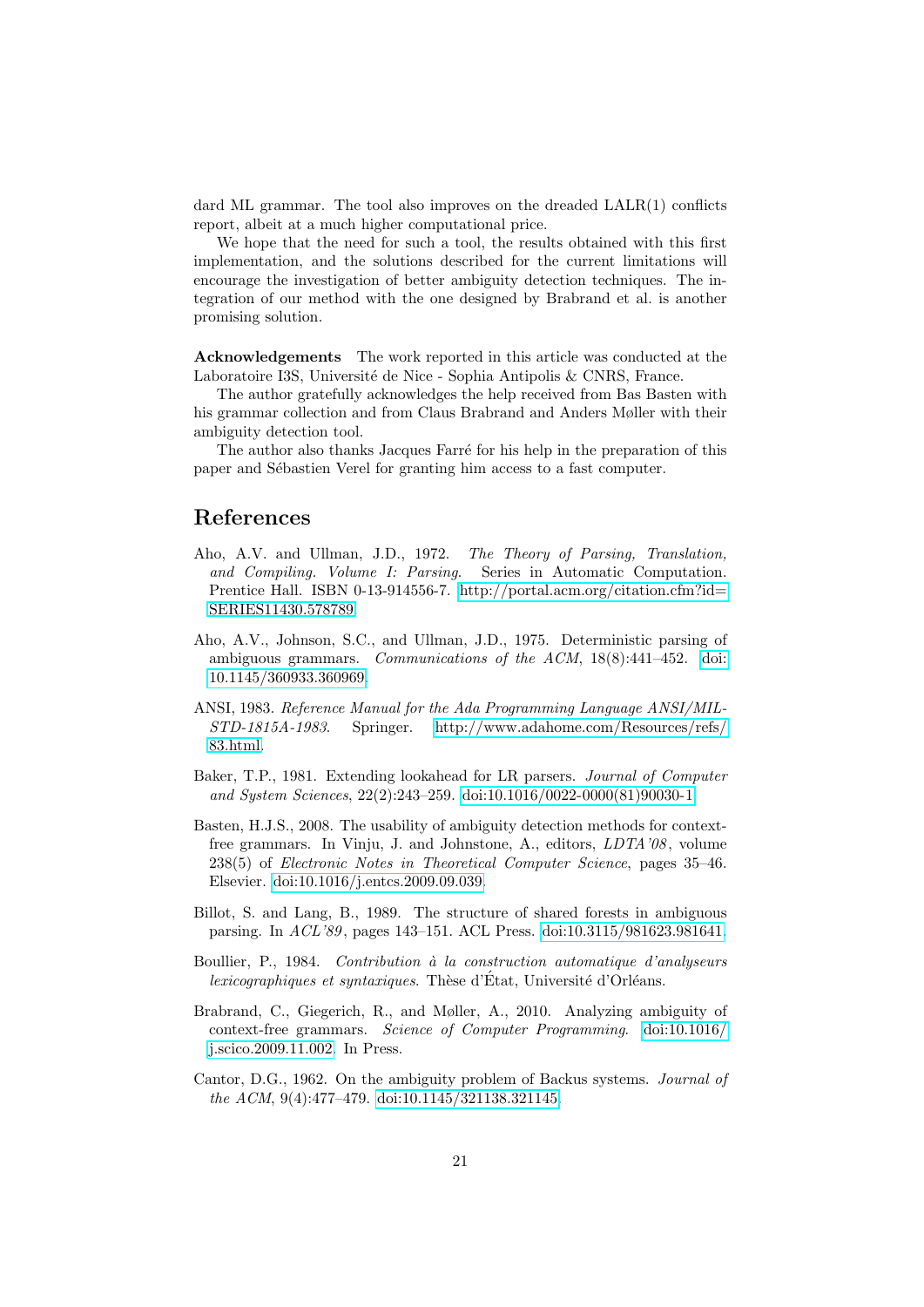- <span id="page-21-14"></span>Caucal, D., 1990. Graphes canoniques de graphes algébriques. RAIRO - Theoretical Informatics and Applications, 24(4):339–352. [http://www](http://www.inria.fr/rrrt/rr-0872.html).inria.fr/ [rrrt/rr-0872](http://www.inria.fr/rrrt/rr-0872.html).html.
- <span id="page-21-2"></span>Chomsky, N. and Schützenberger, M.P., 1963. The algebraic theory of contextfree languages. In Braffort, P. and Hirshberg, D., editors, Computer Programming and Formal Systems, volume 35 of Studies in Logic, pages 118–161. North-Holland Publishing. doi:10.[1016/S0049-237X\(08\)72023-8.](http://dx.doi.org/10.1016/S0049-237X(08)72023-8)
- <span id="page-21-7"></span>Culik, K. and Cohen, R., 1973. LR-Regular grammars—an extension of  $LR(k)$  grammars. Journal of Computer and System Sciences, 7(1):66-96. doi:10.[1016/S0022-0000\(73\)80050-9.](http://dx.doi.org/10.1016/S0022-0000(73)80050-9)
- <span id="page-21-1"></span>Donnely, C. and Stallman, R., 2006. Bison version 2.3. [http://www](http://www.gnu.org/software/bison/manual/).gnu.org/ [software/bison/manual/.](http://www.gnu.org/software/bison/manual/)
- <span id="page-21-0"></span>Earley, J., 1970. An efficient context-free parsing algorithm. Communications of the ACM, 13(2):94–102. doi:10.[1145/362007](http://dx.doi.org/10.1145/362007.362035).362035.
- <span id="page-21-3"></span>Floyd, R.W., 1962. On ambiguity in phrase structure languages. Communications of the ACM, 5(10):526. doi:10.[1145/368959](http://dx.doi.org/10.1145/368959.368993).368993.
- <span id="page-21-13"></span>Gosling, J., Joy, B., and Steele, G., 1996. The Java<sup>TM</sup> Language Specification. Addison-Wesley, first edition. ISBN 0-201-63451-1. [http://java](http://java.sun.com/docs/books/jls/).sun.com/ [docs/books/jls/.](http://java.sun.com/docs/books/jls/)
- <span id="page-21-10"></span>Grune, D. and Jacobs, C.J.H., 1990. Parsing Techniques: A Practical Guide. Ellis Horwood Limited. ISBN 0-13-651431-6. [http://www](http://www.cs.vu.nl/~dick/PTAPG.html).cs.vu.nl/<sup>∼</sup>dick/ [PTAPG](http://www.cs.vu.nl/~dick/PTAPG.html).html.
- <span id="page-21-8"></span>Heilbrunner, S., 1983. Tests for the LR-, LL-, and LC-Regular conditions. Journal of Computer and System Sciences, 27(1):1–13. [doi:10](http://dx.doi.org/10.1016/0022-0000(83)90026-0).1016/ [0022-0000\(83\)90026-0.](http://dx.doi.org/10.1016/0022-0000(83)90026-0)
- <span id="page-21-9"></span>Hunt III, H.B., Szymanski, T.G., and Ullman, J.D., 1974. Operations on sparse relations and efficient algorithms for grammar problems. In 15th Annual Symposium on Switching and Automata Theory, pages 127–132. IEEE Computer Society. doi:10.[1109/SWAT](http://dx.doi.org/10.1109/SWAT.1974.21).1974.21.
- <span id="page-21-12"></span>ISO, 1998. ISO/IEC 14882:1998: Programming Languages  $-C++$ . International Organization for Standardization, Geneva, Switzerland.
- <span id="page-21-4"></span>Johnson, S.C., 1975. YACC — yet another compiler compiler. Computing science technical report 32, AT&T Bell Laboratories, Murray Hill, New Jersey.
- <span id="page-21-5"></span>Kahrs, S., 1993. Mistakes and ambiguities in the definition of Standard ML. Technical Report ECS-LFCS-93-257, University of Edinburgh, LFCS. [http:](http://www.lfcs.inf.ed.ac.uk/reports/93/ECS-LFCS-93-257/) //www.lfcs.inf.ed.ac.[uk/reports/93/ECS-LFCS-93-257/.](http://www.lfcs.inf.ed.ac.uk/reports/93/ECS-LFCS-93-257/)
- <span id="page-21-11"></span>Kernighan, B.W. and Ritchie, D.M., 1988. The C Programming Language. Prentice-Hall. ISBN 0-13-110362-8.
- <span id="page-21-6"></span>Klint, P. and Visser, E., 1994. Using filters for the disambiguation of context-free grammars. In Pighizzini, G. and San Pietro, P., editors, ASMICS Workshop on Parsing Theory, Technical Report 126-1994, pages 89-100. Università di Milano. http://citeseer.ist.psu.[edu/klint94using](http://citeseer.ist.psu.edu/klint94using.html).html.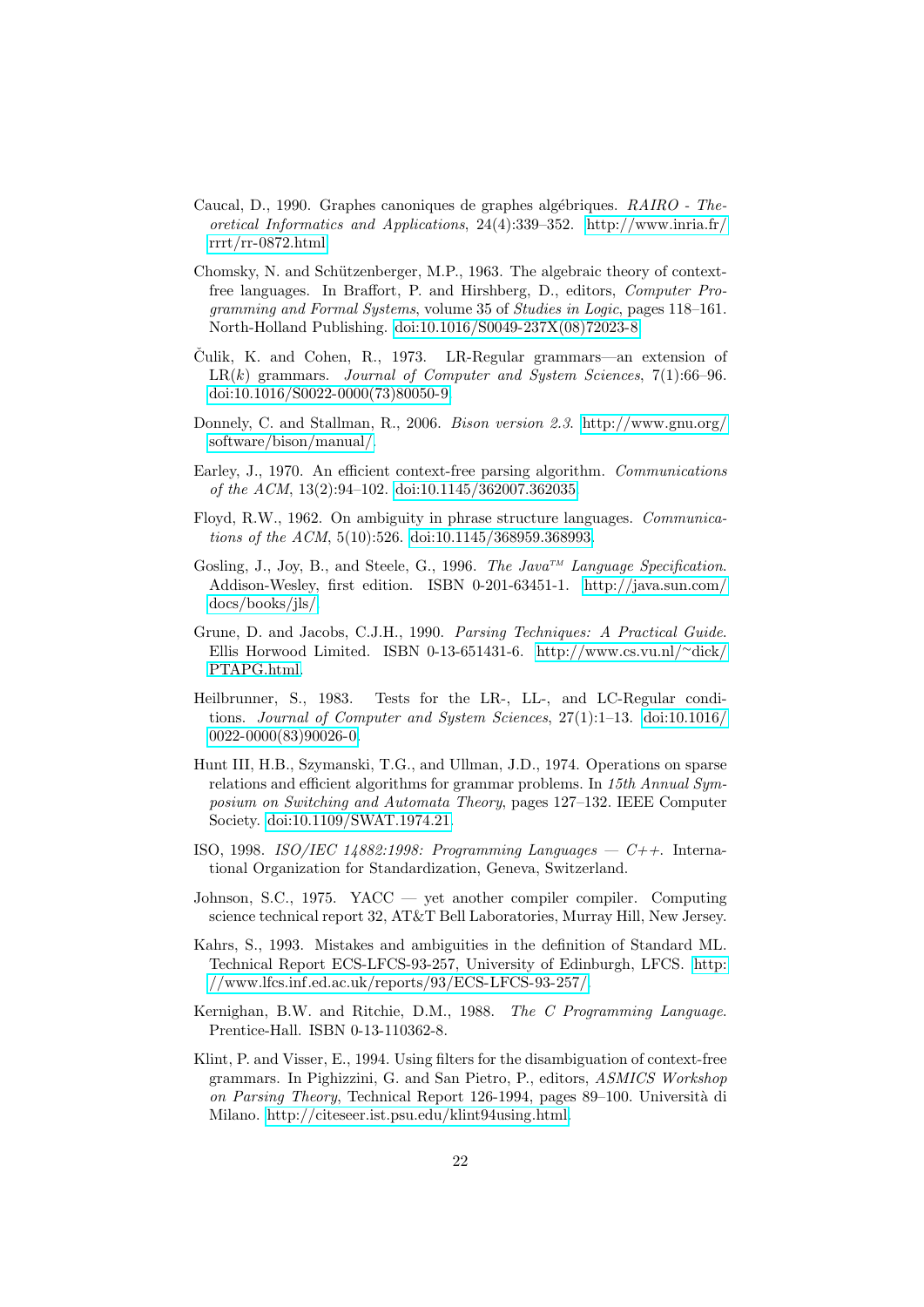- <span id="page-22-1"></span>Klint, P., Lämmel, R., and Verhoef, C., 2005. Toward an engineering discipline for grammarware. ACM Transactions on Software Engineering and Method $ology, 14(3):331-380.$  doi:10.[1145/1072997](http://dx.doi.org/10.1145/1072997.1073000).1073000.
- <span id="page-22-14"></span>Lämmel, R. and Verhoef, C., 2001. Semi-automatic grammar recovery. Software: Practice & Experience, 31:1395–1438. doi:10.[1002/spe](http://dx.doi.org/10.1002/spe.423).423.
- <span id="page-22-3"></span>Lee, P., 1997. Using the SML/NJ System. Carnegie Mellon University. [http:](http://www.cs.cmu.edu/~petel/smlguide/smlnj.htm) //www.cs.cmu.edu/∼[petel/smlguide/smlnj](http://www.cs.cmu.edu/~petel/smlguide/smlnj.htm).htm.
- <span id="page-22-9"></span>Makarov, V., 1999. MSTA (syntax description translator). [http://](http://cocom.sourceforge.net/msta.html) cocom.[sourceforge](http://cocom.sourceforge.net/msta.html).net/msta.html.
- <span id="page-22-5"></span>McPeak, S. and Necula, G.C., 2004. Elkhound: A fast, practical GLR parser generator. In Duesterwald, E., editor,  $CC'04$ , volume 2985 of Lecture Notes in Computer Science, pages 73–88. Springer. doi:10.[1007/b95956.](http://dx.doi.org/10.1007/b95956)
- <span id="page-22-2"></span>Milner, R., Tofte, M., Harper, R., and MacQueen, D., 1997. The definition of Standard ML. MIT Press, revised edition. ISBN 0-262-63181-4.
- <span id="page-22-11"></span>Mohri, M. and Nederhof, M.J., 2001. Regular approximations of context-free grammars through transformation. In Junqua, J.C. and van Noord, G., editors, Robustness in Language and Speech Technology, volume 17 of Text, Speech and Language Technology, chapter 9, pages 153–163. Kluwer Academic Publishers. http://citeseer.ist.psu.[edu/mohri00regular](http://citeseer.ist.psu.edu/mohri00regular.html).html.
- <span id="page-22-8"></span>Parr, T.J., 2007. The Definitive ANTLR Reference: Building Domain-Specific Languages. The Pragmatic Programmers. ISBN 0-9787392-5-6.
- <span id="page-22-7"></span>Poplawski, D.A., 1979. On LL-Regular grammars. Journal of Computer and System Sciences, 18(3):218–227. doi:10.[1016/0022-0000\(79\)90031-X.](http://dx.doi.org/10.1016/0022-0000(79)90031-X)
- <span id="page-22-13"></span>Purdom, P., 1974. The size of LALR(1) parsers. BIT Numerical Mathematics, 14(3):326–337. doi:10.[1007/BF01933232.](http://dx.doi.org/10.1007/BF01933232)
- <span id="page-22-10"></span>Reeder, J., Steffen, P., and Giegerich, R., 2005. Effective ambiguity checking in biosequence analysis. BMC Bioinformatics, 6:153. [doi:10](http://dx.doi.org/10.1186/1471-2105-6-153).1186/ [1471-2105-6-153.](http://dx.doi.org/10.1186/1471-2105-6-153)
- <span id="page-22-4"></span>Rossberg, A., 2006. Defects in the revised definition of Standard ML. Technical report, Saarland University, Saarbrücken, Germany. [http://ps](http://ps.uni-sb.de/Papers/paper_info.php?label=sml-defects).uni-sb.de/ Papers/paper info.[php?label=sml-defects.](http://ps.uni-sb.de/Papers/paper_info.php?label=sml-defects)
- <span id="page-22-6"></span>Schmitz, S., 2006. Noncanonical LALR(1) parsing. In Dang, Z. and Ibarra, O.H., editors, *DLT'06*, volume 4036 of *Lecture Notes in Computer Science*, pages 95–107. Springer. doi:10.[1007/11779148](http://dx.doi.org/10.1007/11779148_10) 10.
- <span id="page-22-0"></span>Schmitz, S., 2007. Conservative ambiguity detection in context-free grammars. In Arge, L., Cachin, C., Jurdziński, T., and Tarlecki, A., editors, *ICALP'07*, volume 4596 of Lecture Notes in Computer Science, pages 692–703. Springer. doi:10.[1007/978-3-540-73420-8](http://dx.doi.org/10.1007/978-3-540-73420-8_60) 60.
- <span id="page-22-12"></span>Schröer, F.W., 2001. AMBER, an ambiguity checker for context-free grammars. Technical report, compilertools.net. [http://accent](http://accent.compilertools.net/Amber.html).compilertools.net/ [Amber](http://accent.compilertools.net/Amber.html).html.